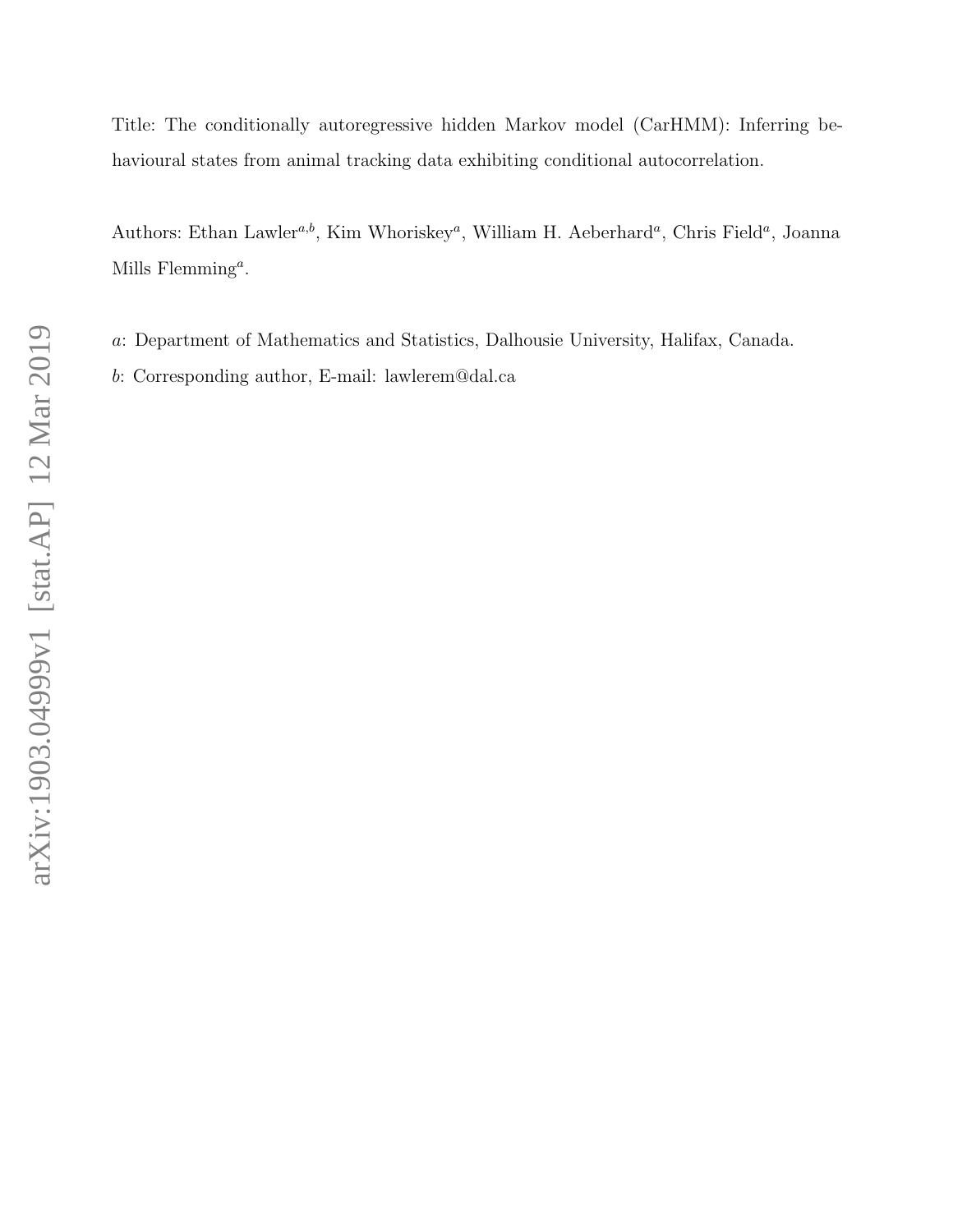# Contents

| 1 Introduction                                     | $\mathbf{1}$   |
|----------------------------------------------------|----------------|
| 2 CarHMM formulation                               | 3              |
| 3 Interpretation of CarHMM parameters              | $\overline{7}$ |
| 4 Data inspection and model checking               | 8              |
| 5 Simulation Study                                 | 12             |
| 6 Best practice analysis of a male grey seal track | 19             |
| 7 Discussion                                       | 22             |
|                                                    |                |

A Extra Supplementary Material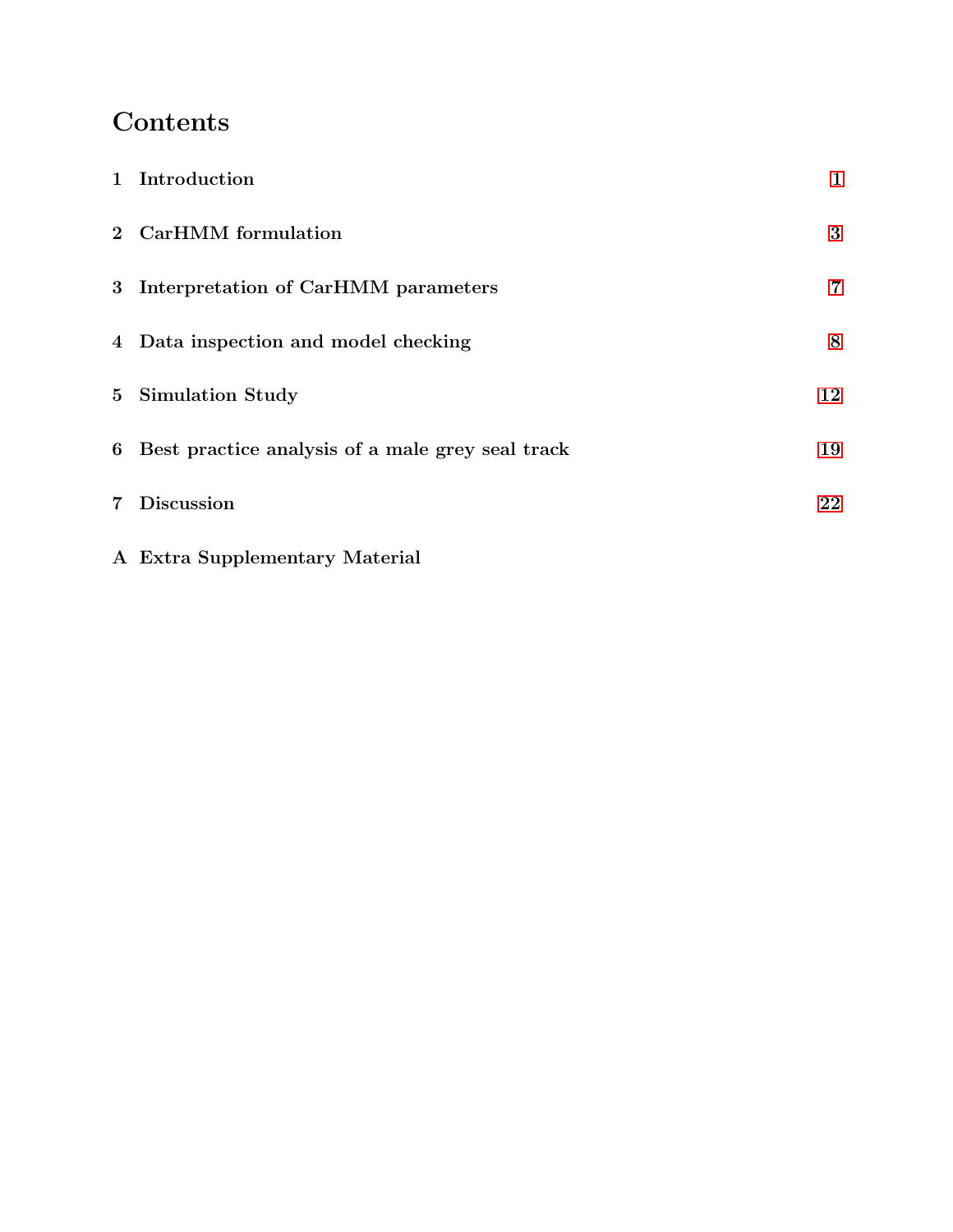## The conditionally autoregressive hidden Markov model (CarHMM): Inferring behavioural states from animal tracking data exhibiting conditional autocorrelation.

Abstract One of the central interests of animal movement ecology is relating movement characteristics to behavioural characteristics. The traditional discrete-time statistical tool for inferring unobserved behaviours from movement data is the hidden Markov model (HMM). While the HMM is an important and powerful tool, sometimes it is not flexible enough to appropriately fit the data. Data for marine animals often exhibit conditional autocorrelation, self-dependence of the step length process which cannot be explained solely by the behavioural state, which violates one of the main assumptions of the HMM. Using a grey seal track as an example, along with multiple simulation scenarios, we motivate and develop the conditionally autoregressive hidden Markov model (CarHMM), which is a generalization of the HMM designed specifically to handle conditional autocorrelation.

In addition to introducing and examining the new CarHMM, we provide guidelines for all stages of an analysis using either an HMM or CarHMM. These include guidelines for pre-processing location data to obtain deflection angles and step lengths, model selection, and model checking. In addition to these practical guidelines, we link estimated model parameters to biologically meaningful quantities such as activity budget and residency time. We also provide interpretations of traditional "foraging" and "transiting" behaviours in the context of the new CarHMM parameters.

Keywords: hidden Markov model, movement ecology, discrete time, marine animal movement, autoregressive process, model checking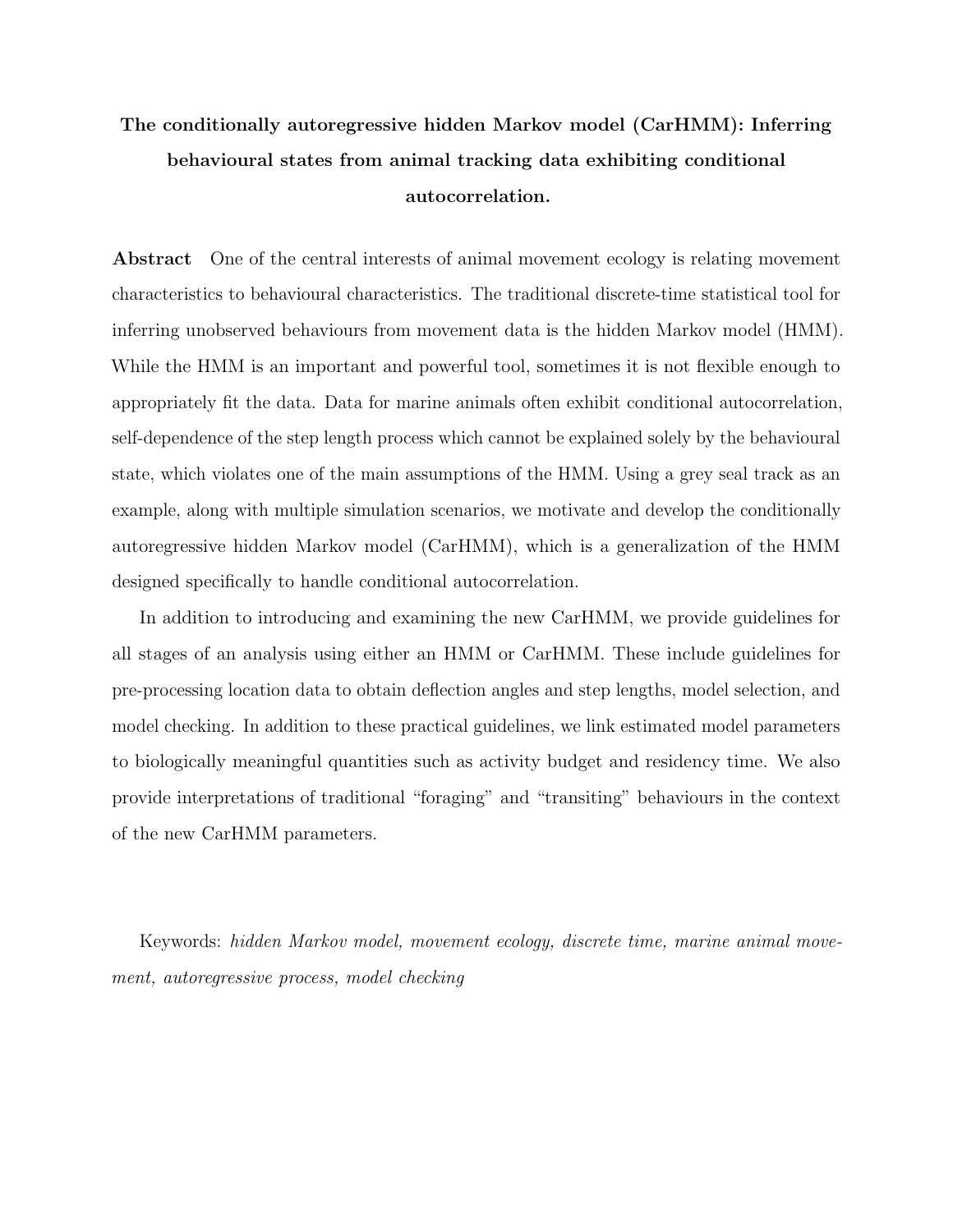### <span id="page-3-0"></span>1 Introduction

The study of animal movement is fundamental to ecology because it is inherently linked to critical processes that scale from individuals to populations and communities to ecosystems [\(Hooten et al., 2017a\)](#page-26-0). Rapid technological advancements over the past several decades have given rise to a variety of electronic tracking devices that can remotely monitor animals in challenging environments [\(Hussey et al., 2015\)](#page-26-1) as well as an assortment of statistical methods for analyzing the resulting (big) movement data.

Statistical models for animal movement data are most commonly formulated in discrete time [\(Hooten et al., 2017b\)](#page-26-2), and are increasingly aimed at inferring behavioural "states" from observed tracks. In this context, the data (called tracks, or location data) generally consist of a regularly observed time series of locations of an animal. Inferring behavioural states from location data was initially made possible by a proposal in [Morales et al. \(2004\)](#page-27-0) to transform the data into a bivariate series of step lengths and deflection angles. In their example, they use characteristics of the step length and deflection angle series to determine when an elk is in an "encamped" state and when it is in an "exploratory" state.

There are many different ways to estimate behavioural states from this type of tracking data. While traditionally achieved using likelihood methods (frequentist or Bayesian), any unsupervised classification method can be used. Some examples are mixture models [\(Morales](#page-27-0) [et al., 2004\)](#page-27-0), clustering models, and  $k$ -means clustering [\(Curry, 2014\)](#page-25-0). If researchers have actually observed an animal's behaviour at some points in time (for example through recorded video), then any supervised classification method could also be used.

The work of [Morales et al. \(2004\)](#page-27-0) along with that of [Jonsen et al. \(2005\)](#page-26-3), popularized the state-switching model framework into the de facto way of analysing animal movement data in discrete time [\(McClintock et al., 2012;](#page-27-1) [Whoriskey et al., 2017;](#page-28-0) [Patterson et al., 2017\)](#page-27-2). While not all animal movement models which incorporate state-switching into the movement process have distinct behavioural states, the ones that do generally fall under the hidden Markov model (HMM) framework. These models assume that there are underlying behaviours driving the animal movement process [\(Michelot et al., 2016\)](#page-27-3).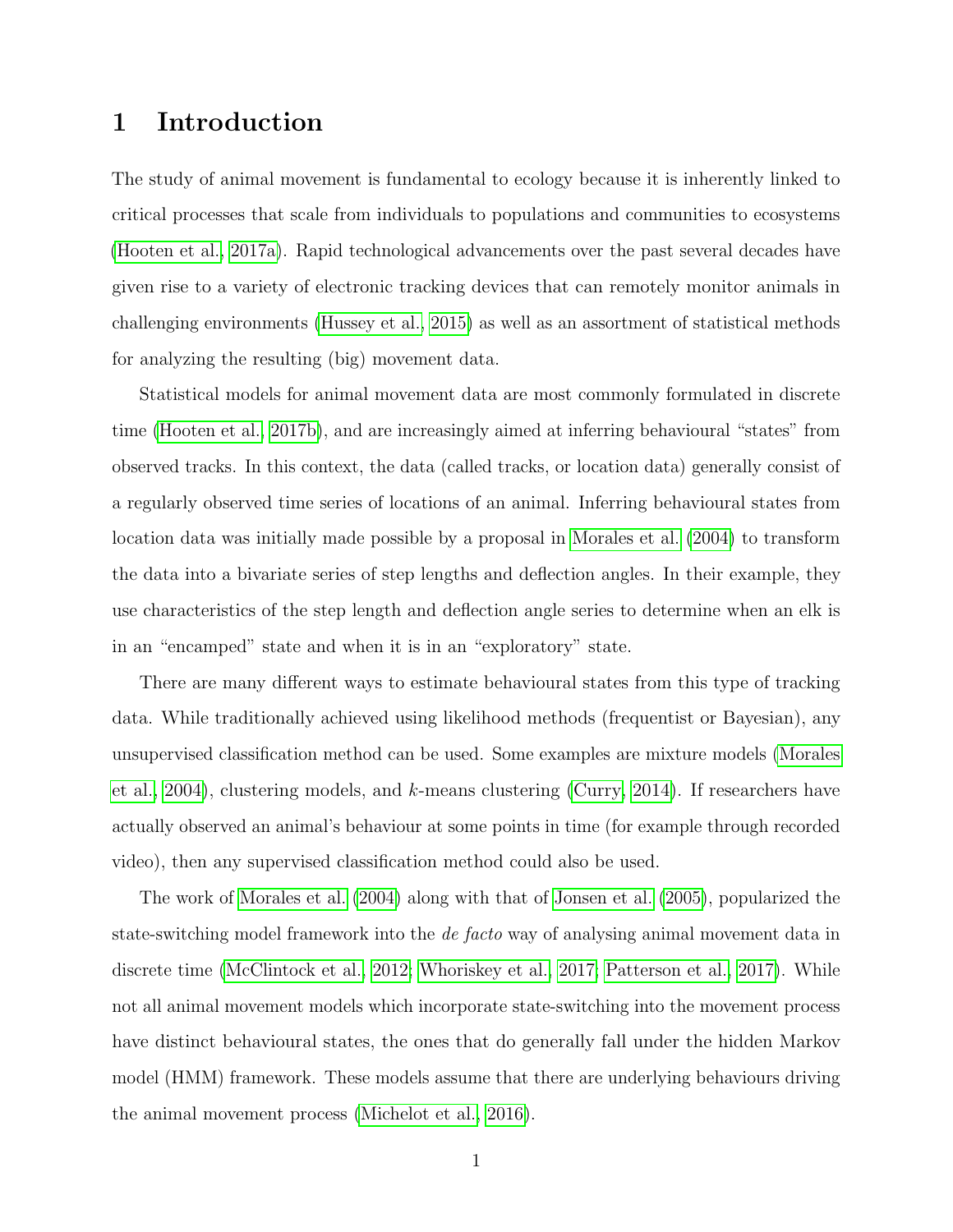Hidden Markov models for animal movement have a number of desirable properties: they have an easily computable likelihood which is typically fast to optimize, the model parameters have clear interpretations, and they can fairly easily handle different types of data (including missing data) in the same model [\(Zucchini et al., 2016\)](#page-28-1). The baseline formulation of the HMM has a few key assumptions: the underlying state process is assumed to form a Markov chain, and the observed step lengths and deflection angles are conditionally independent given the behavioural state.

The effect of various violations of these assumptions are discussed in [Pohle et al. \(2017\)](#page-27-4). They found that neglecting a semi-Markov state process (which directly models state residency time), a higher order Markov chain for the behavioural process, or violations of conditional independence can introduce bias to parameter estimates and favor models which have more behavioural states than actually exist. Semi-Markov state processes are also considered in [Langrock et al. \(2012\)](#page-26-4) while higher order state processes are presented in [Zucchini et al.](#page-28-1) [\(2016\)](#page-28-1).

The papers in the recent Journal of Agricultural, Biological, and Environmental Statistics special edition on animal movement also started to address other problems associated with the discrete-time model framework in general, such as telemetry error, irregularly spaced data, and occasional missing data [\(McClintock, 2017\)](#page-27-5), the temporal scale and resolution of the behaviours involved in the data [\(Leos-Barajas et al., 2017\)](#page-26-5), and choosing the number of behavioural states to use [\(Pohle et al., 2017\)](#page-27-4). Methods for assessing goodness of fit for animal movement models were discussed in [Potts et al. \(2014\)](#page-27-6), wherein they found that none of the 20 highest cited papers at the time tested goodness of fit to the data. Since then, the moveHMM [\(Michelot et al., 2016\)](#page-27-3) and momentuHMM [\(McClintock and Michelot,](#page-27-7) [2018\)](#page-27-7) R packages have implemented easy to use residuals, although the use of residuals in the literature is still uncommon, or at least under-reported.

The current paper introduces a conditionally autoregressive hidden Markov model (CarHMM) that does not require the assumption of conditional independence of the movement process given the behavioural process. We do this by introducing an autocorrelation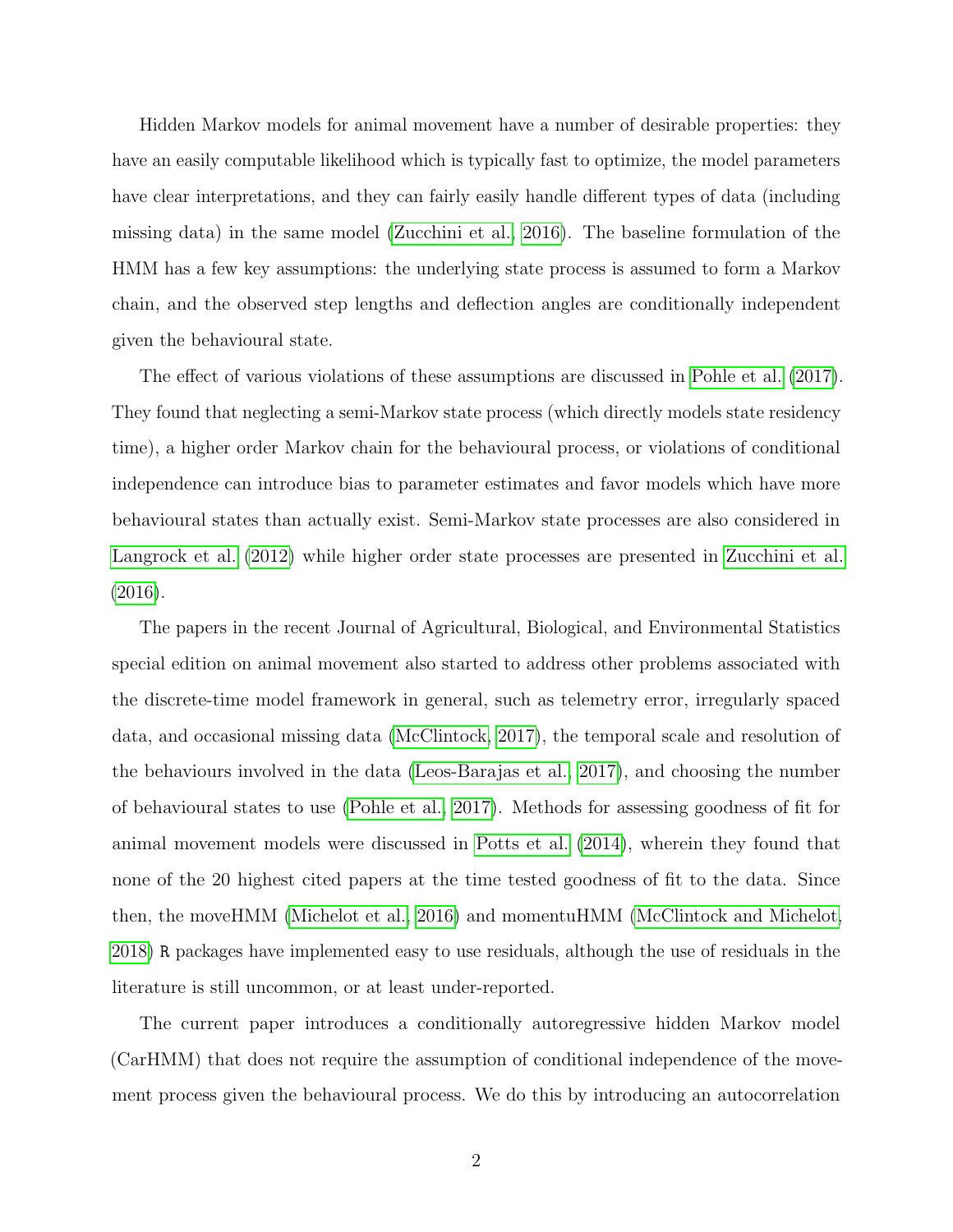parameter in the step length distribution of the traditional HMM (such as that implemented in [Michelot et al. \(2016\)](#page-27-3)). The use of an autocorrelated step length process was also present in a continuous-state model for estimating the effect of environmental covariates on behavioural memory in [Forester et al. \(2007\)](#page-26-6).

Throughout, we provide general practice guidelines wherever possible. Since analyses of animal movement typically use offline data , we propose standardizing the observed step lengths by dividing by the mean observed step length. This allows comparison of models across data sources, animals, species, etc. We use a lag-plot of step length for determining if the conditional autocorrelation is necessary, and note its possible use to help in choosing the number of behavioural states to use. In the case of irregularly observed tracks, we also discuss how to choose an appropriate interpolation time step for the model, as well as how to deal with extensive missing data by grouping observations.

In Section [2,](#page-5-0) we present the formulation of the model including computation of the likelihood and give references for the theoretical properties. Section [3](#page-9-0) discusses the biology associated with specific transformations of the model parameters. Section [4](#page-10-0) deals with pre-processing the locations by choosing a time step and dealing with missing data, as well as model selection and validation. Both Section [3](#page-9-0) and Section [4](#page-10-0) are useful for most types of discrete-time models, including the HMM and the CarHMM. Section [5](#page-14-0) presents four short simulation studies. Section [6](#page-21-0) demonstrates best practice for using the CarHMM through the analysis of a male grey seal.

## <span id="page-5-0"></span>2 CarHMM formulation

We assume that the data consist of a set of step lengths  $d_{(t,t+1)}$  between locations at time t to  $t + 1$  and deflection angles  $\theta_t$  between locations at times  $t - 1$ , t, and  $t + 1$ . Locations are assumed to be observed on a discrete and evenly spaced time grid. Here, step lengths measure the distance between consecutive locations, and deflection angles measure the angular change in direction between three locations. We discuss observations which are irregularly spaced in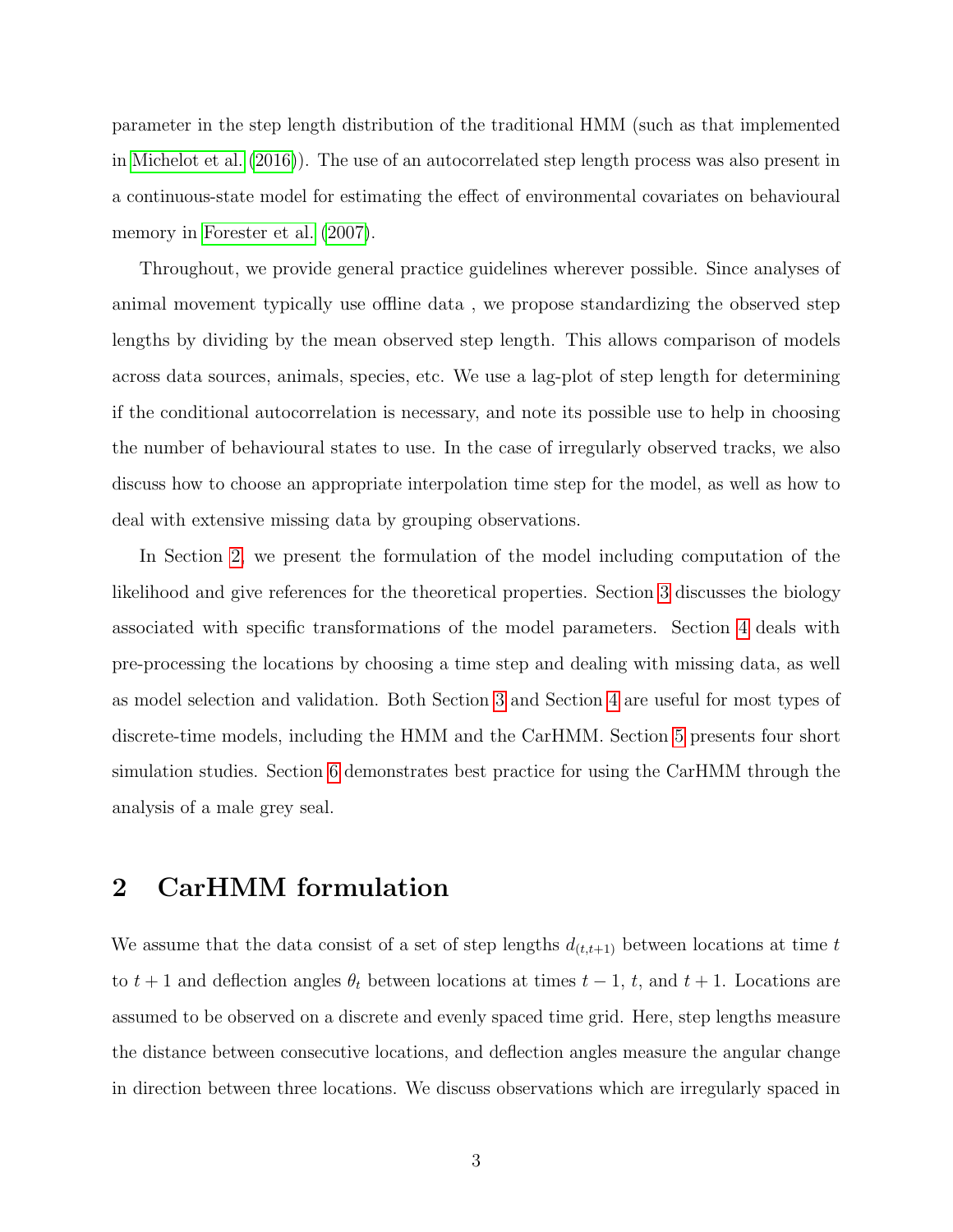Section [4.1.](#page-10-1)

We introduce a behavioural state process  $B_t$  which is a Markov chain on a finite set of states  $\{1, ..., k\}$ . Thus the distribution for  $B_t$  is completely determined by the value  $b_{t-1}$  of  $B_{t-1}$  and the transition probability matrix **A**. The  $(i, j)$ <sup>th</sup> entry  $a_{i,j}$  of **A** gives the probability of transitioning from state i to state j. We assume (other choices are possible) that the initial distribution of the behavioural state Markov chain is given by the stationary distribution  $\delta$ , which is the vector such that  $\boldsymbol{\delta} \mathbf{A} = \boldsymbol{\delta}$  and  $\sum_i \delta_i = 1$ .

Given the behavioural state at time t, the step length at time  $(t, t+1)$  and deflection angle at time t are assumed to be conditionally independent of all other observations and behavioural states, with the key exception that step length at time  $(t, t + 1)$  is allowed to be dependent on step length at time  $(t - 1, t)$ . A first order autoregressive process is assumed for step lengths  $d_{(t,t+1)}$ . While any valid distributions can be used, in this presentation we assume a gamma (Γ) distribution for step lengths and a wrapped Cauchy (WC) distribution for deflection angles  $\theta_t$ . A  $\Gamma\left[(1-\phi)\cdot\mu_{RL}+\phi\cdot d_{(t-1,t)},\ \sigma\right]$  distribution has mean  $\mu=(1-\phi)\cdot\mu_{RL}+\phi\cdot d_{(t-1,t)}>0$ (reversion level  $\mu_{RL} > 0$ , autocorrelation  $0 < \phi < 1$ ) and standard deviation  $\sigma > 0$ , with the more traditional shape and scale parameters being  $(\mu/\sigma)^2$  and  $\sigma^2/\mu$ , respectively. The WC  $(c, \rho)$  distribution has center  $c \in [-\pi, \pi]$  and concentration  $\rho \in (0, 1)$  with density function

$$
f(\theta; c, \rho) = \frac{1}{2\pi} \cdot \frac{1 - \rho^2}{1 + \rho^2 - 2\rho \cdot \cos(\theta - \mu)}
$$
.

In cases where we have all of the data before analysis (i.e. we are not streaming the data), we standardize all step lengths by dividing by the observed mean step length. This removes units (for example, kilometers) and standardizes parameter interpretation across data sources, animals, species, etc. Comparison of standardized parameter estimates across data sources is dependent on many factors, including the temporal resolution of each data source, choices made during the model procedure, and the biology/ecology of the animals being compared. Conditional on the mean observed step length, dividing by the mean does not alter parameter inference since dividing a gamma distribution by a (non-zero) constant results in another gamma distribution. In practice, we store the observed mean step length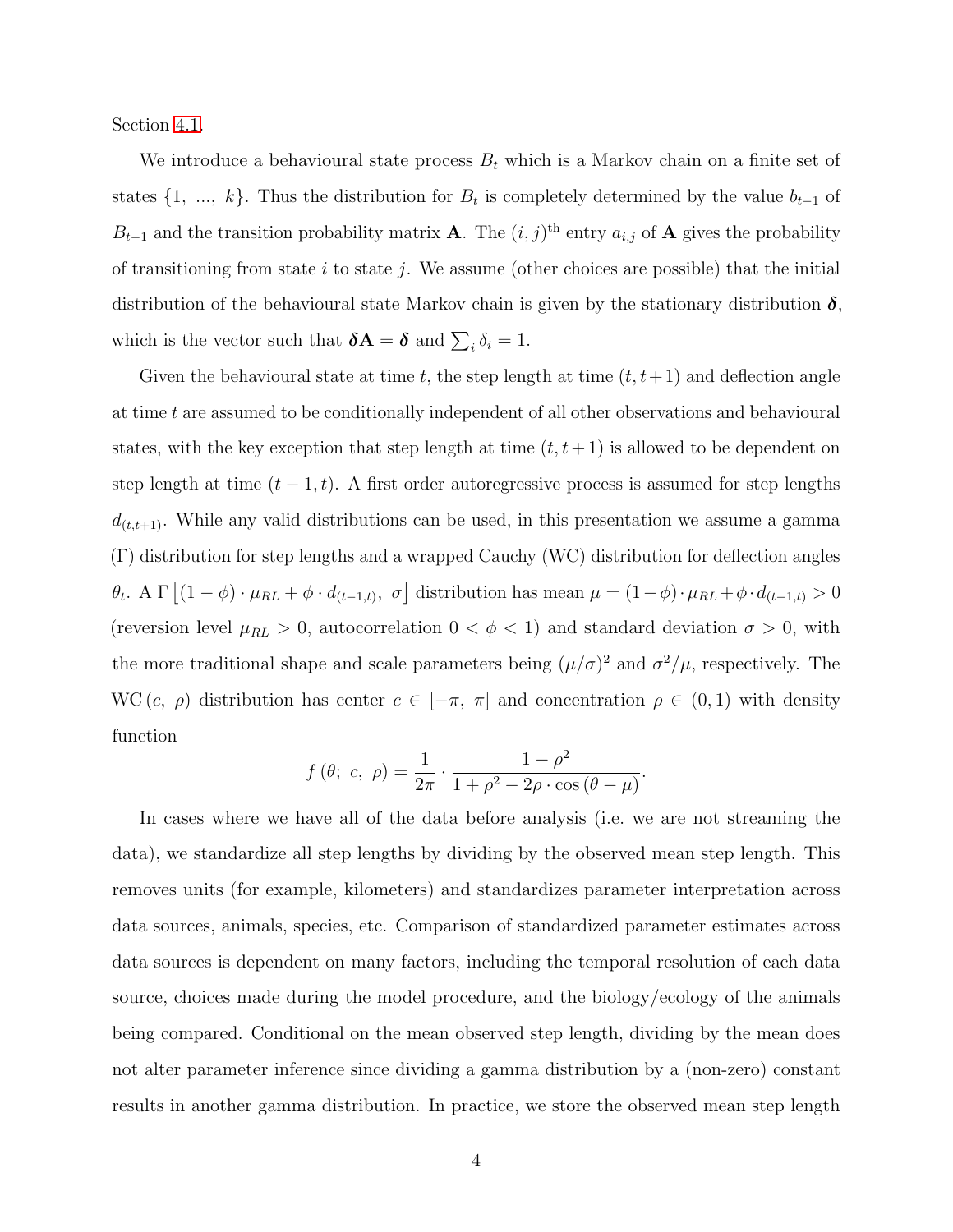so we can un-standardize later if desired. For the rest of the paper, we will assume that the symbol  $d_{(t,t+1)}$  stands for standardized step length.

With all of the terms now defined, the CarHMM is formulated as

Location: 
$$
\mathbf{x}_{t+1} = \mathbf{x}_t + d_{(t,t+1)} \cdot \mathbf{H}(\theta_t) \cdot \left[ d_{(t-1,t)}^{-1} \cdot (\mathbf{x}_t - \mathbf{x}_{t-1}) \right]
$$
  
\nAction:  $d_{(t,t+1)} | B_t = b \sim \Gamma((1 - \phi_b) \cdot \mu_{RL,b} + \phi_b \cdot d_{(t-1,t)}, \sigma_b)$   
\n $\theta_t | B_t = b \sim \text{WC}(c_b, \rho_b)$ 

Behaviour:  $Pr[B_t = j | B_{t-1} = i] = a_{ij}, i, j \in \{1, 2, ..., k\}$ 

Initial Conditions:  $Pr[B_1 = i] = \delta_i$ ,

 $d_{(0,1)}$  is fixed from the data as the first observed step length.

Although the locations  $x_t$  themselves do not enter the likelihood for the model directly, we include the "Movement" equation to show the connection between the locations and the step lengths and deflection angles. In this equation,  $H(\theta_t)$  represents the change in direction at time t. If, as we strongly recommend, the coordinates are latitude-longitude pairs, then the equation as given is more of a symbolic representation. The fully written equation is based on spherical geometry. If the coordinates are projected, then  $H$  can be written as a standard  $2 \times 2$  rotation matrix.

The likelihood is computed as the matrix product

$$
L = \delta \mathbf{L} \left( d_{(1,2)}, \theta_1 \right) \mathbf{AL} \left( d_{(2,3)}, \theta_2 \right) \mathbf{A} \cdots \mathbf{L} \left( d_{(n,n+1)}, \theta_n \right) \mathbf{1}_{k \times 1}
$$

where  $\mathbf{L}\left(d_{(t,t+1)}, \theta_t\right)$  is the diagonal matrix

Diag 
$$
\left[f\left(d_{(t,t+1)}, \theta_t | B_t = 1\right), \dots, f\left(d_{(t,t+1)}, \theta_t | B_t = k\right)\right]
$$
,

and  $\mathbf{1}_{k\times1}$  is a vector of ones. Since  $d_{(t,t+1)}$  and  $\theta_t$  are considered conditionally independent given the behavioural state, their joint probability density function is the product of the individual densities. In practice, we compute the log-likelihood using forward recursion with scaling as presented in Section 3.2 of [Zucchini et al. \(2016\)](#page-28-1).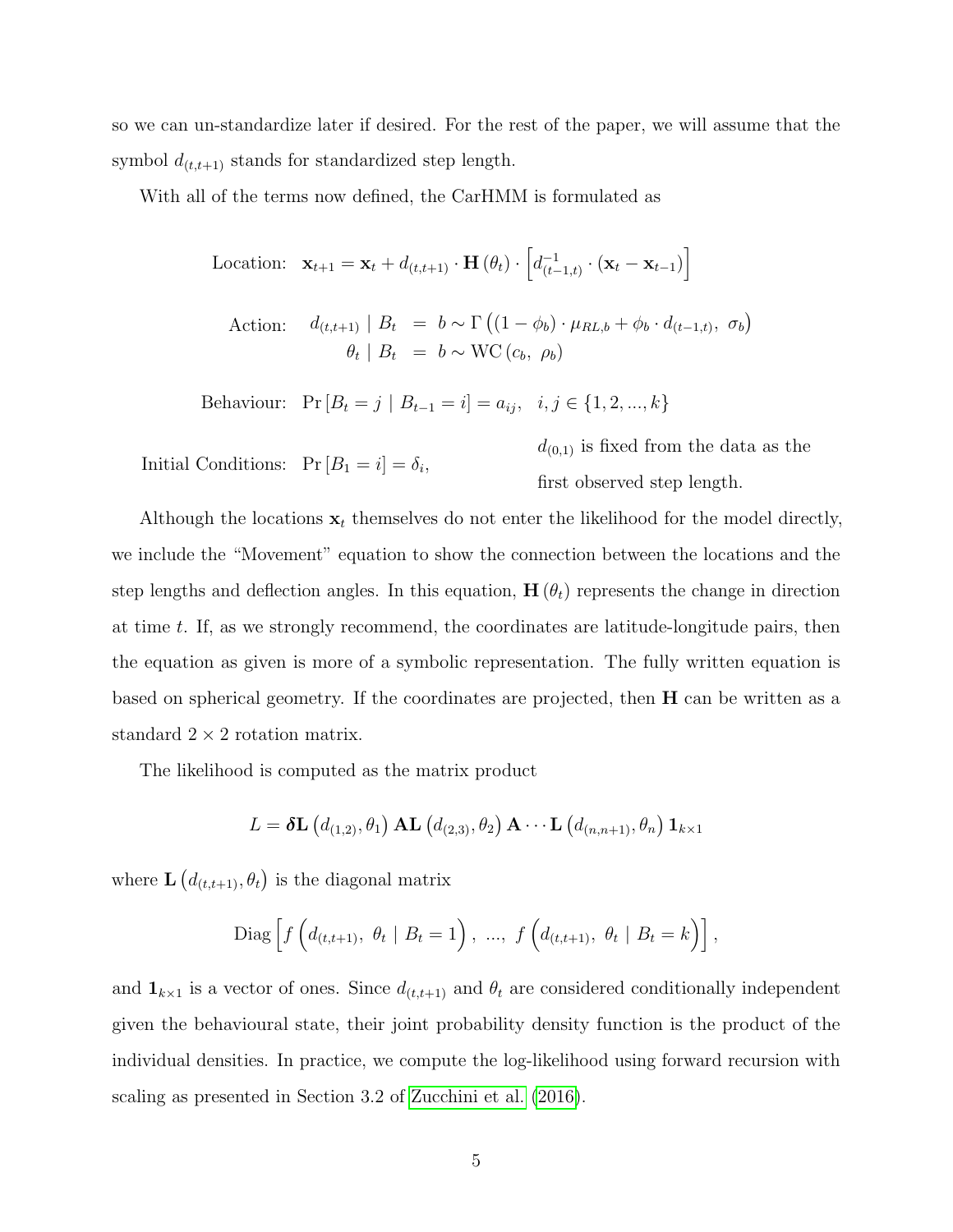When the autocorrelation  $\phi_b$  is fixed at 0 for all b, the CarHMM reduces to a standard HMM. In addition, when  $\phi_b$  is fixed at 1 for all b, it is possible to show that the CarHMM reduces to a component-wise relative of the hidden Markov movement model of [Whoriskey](#page-28-0) [et al. \(2017\)](#page-28-0) though the details will not be shown here. Further, other generalizations to the standard movement HMM such as adding a semi-Markov state process could be applied to the CarHMM.

When using the  $\Gamma$  distribution  $\mu_{RL,b}$  must be non-negative and  $\phi_b$  must be within the unit interval. Another useful choice of distribution for step length is the log-normal distribution, where the log of the step length has mean  $(1 - \phi_b) \cdot \mu_{RL,b} + \phi_b \cdot d_{(t-1,t)}$ . In this case the parameters are unrestricted. However to ensure the step length process is stable, it is sufficient (but not necessary) that the estimates satisfy  $\left|\widehat{\phi}_b\right|$  $<$  1 for all b. If this is not the case it may be a sign of numerical instability in the optimizer.

We use the maximum likelihood framework; the parameters to be estimated are  $\mu_{RL,b}$ ,  $\phi_b$ ,  $\sigma_b$ ,  $c_b$ ,  $\rho_b$  for  $b \in 1, ..., k$  giving 5k parameters for the "Action" distribution, and the off-diagonal transition probabilities  $a_{i,j}$  for  $i, j \in 1, ..., k$ ,  $i \neq j$  giving  $k \cdot (k-1)$  parameters for the "Behaviour" distribution, for a total of  $k^2 + 4k$  parameters. The remaining transition probabilities are not free parameters since the row sums of A must equal 1. The unobserved behavioural states  $B_t$  are predicted using the well known Viterbi algorithm, see e.g. [Zucchini](#page-28-1) [et al. \(2016\)](#page-28-1).

Identifiability of models in the Markov-switching autoregressive class, which includes the CarHMM, is proven in [Douc et al. \(2004\)](#page-26-7), with consistency and asymptotic normality of the ML estimates when using the log-normal distribution resulting from the same paper. Consistency and asymptotic normality when using the Γ distribution is studied in [Ailliot](#page-25-1)  $(2006)$ . One notable consistency condition is that the entries of **A** must be strictly positive for parameter estimation to be consistent. If any estimated value is close to zero, this could be a sign of having too many states in the model, unless there is a biologically meaningful reason for including the extra state.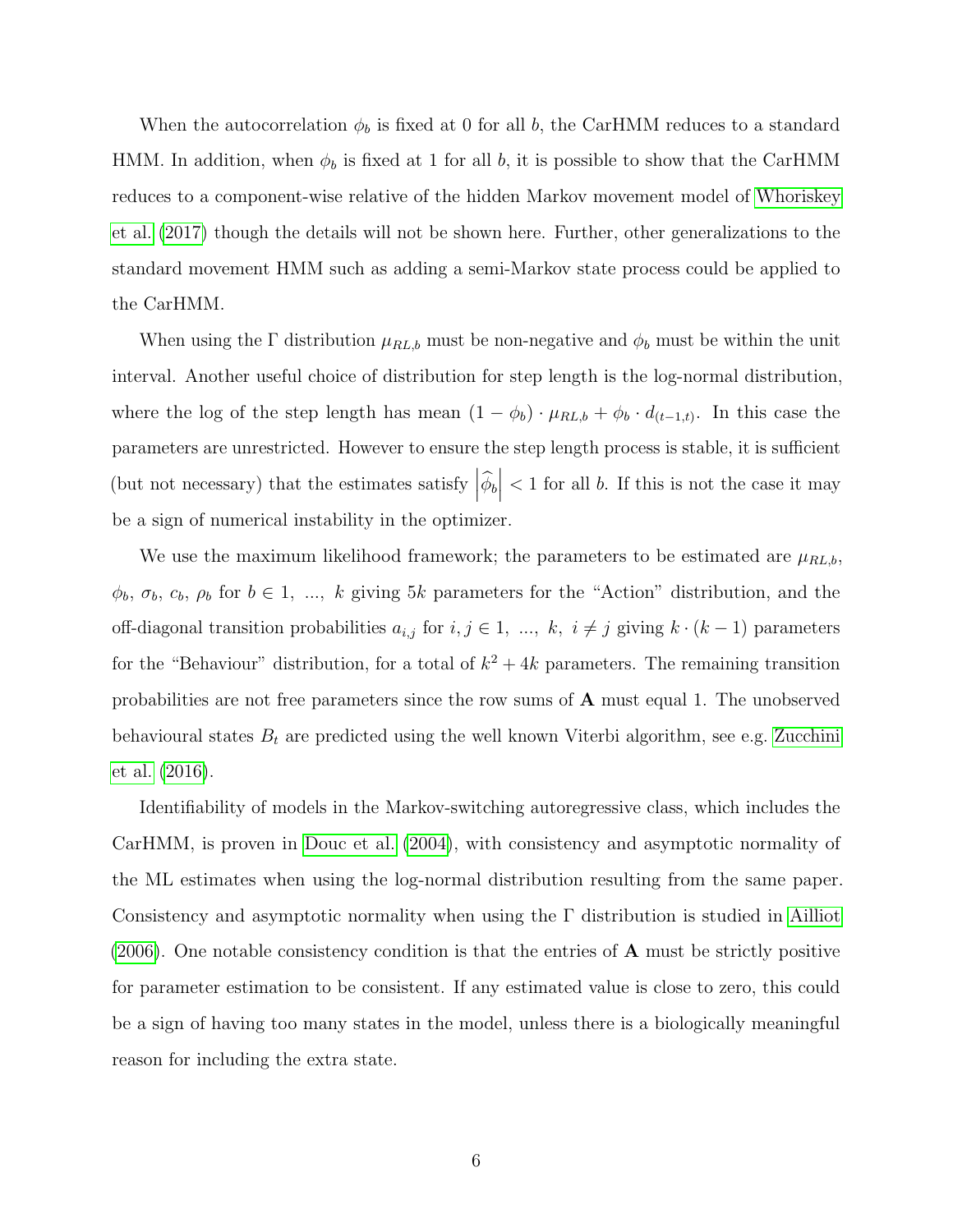### <span id="page-9-0"></span>3 Interpretation of CarHMM parameters

Here we discuss the concepts of activity budget, behavioural residency time, and mean reversion level. These are all obtained as transformations of the model parameters and are related to the biology of the animal.

Both activity budget and behavioural residency time can be obtained from the transition probability matrix A. The stationary distribution  $\delta$  itself can be interpreted as an activity budget, where the  $i<sup>th</sup>$  entry of  $\delta$  gives the expected proportion of time that the animal spends in the  $i<sup>th</sup>$  behavioural state. For example, the activity budget can give estimates of the proportion of time spent transiting as compared to foraging.

Behavioural residency time is the amount of time that an animal will remain in a given behavioural state before switching to a different state. These can be modelled explicitly using semi-Markov state processes, though in our case they follow a geometric distribution [\(Langrock et al., 2012\)](#page-26-4). For a geometric distribution, the expected number of time steps spent in state i is given by  $E_t(\text{state } i) = 1 / (1 - p_{i,i})$ . When converted to real time units (hours, minutes, etc.) by multiplying by the chosen time step, this value gives an estimate of the time scale of the behaviour being modelled and is important in giving biologically meaningful interpretations to the behavioural states.

Since the step length process within a given behavioural state follows a first-order autoregressive process, the parameter  $\mu_{RL,b}$  gives the reversion level of the process for a given state. The mean reversion level is defined to be the expected value of step length as the time spent within the behavioural state approaches infinity.

$$
\mu_{RL,b} = \lim_{t \to \infty} \mathbf{E} \left( D_{(t,t+1)} \middle| B_{t'} = b \,\,\forall \,\, t' \leq t \right).
$$

Within each behavioural state this value acts as an attractor in the step length distribution. Thus consecutive step lengths in the same behavioural state will tend to converge on this value, with the strength of attraction being inversely proportional to  $\phi_b$  and proportional to the distance of the previous step length to  $\mu_{RL,b}$ .

One of the attractive features of hidden Markov models for movement data is the connection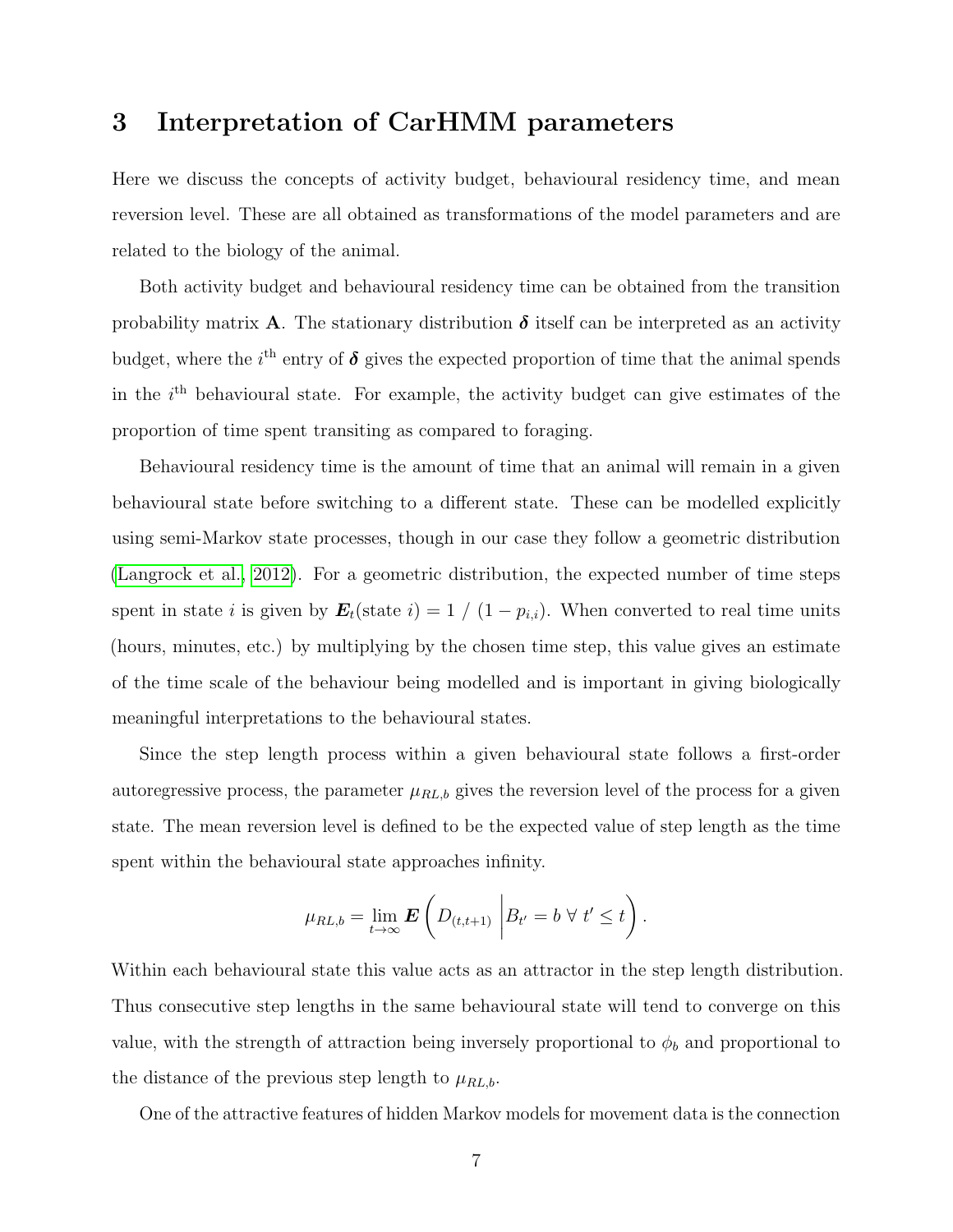between the underlying behavioural state of the Markov chain with behaviours exhibited by the animal. While the connection between the behavioural state in the model and the behaviours exhibited by the animal is sometimes tenuous, it can be useful to label the behavioural states of the model. Two common "behaviours" used in the HMM context are "foraging" and "transiting" (quotations are used to emphasise that these labels may not reflect actual behaviour).

In the standard HMM, foraging is typically characterized by short step lengths and diffuse deflection angles. Transiting is typically characterized by long step lengths and deflection angles concentrated at zero degrees. We can update these behaviours in the CarHMM framework. Here foraging is characterized by short step lengths with little autocorrelation along with diffuse deflection angles. Transiting is characterized by longer and highly autocorrelated step lengths along with deflection angles concentrated at zero degrees.

### <span id="page-10-0"></span>4 Data inspection and model checking

#### <span id="page-10-1"></span>4.1 Pre-processing locations

When dealing with marine animal tagging data the observed locations are typically not on a regular time grid. In order to use the CarHMM, we linearly interpolate the observed locations to a regular time grid. An alternative is to use the multiple imputation approach proposed in [McClintock \(2017\)](#page-27-5). However even when using this multiple imputation approach one must choose a sensible time grid.

Interpolation requires making a few decisions such as: how are observations which are very far apart in time (long stretches of missing data) dealt with? and, what is the best time step (the time between points on the temporal grid) to use for the interpolation? We deal with the first by splitting the track into separate groups whenever the time between consecutive observations is greater than some cutoff level, which we call the group cutoff level. After defining the time step, which we require to be the same for all groups, and the group cutoff level the observed locations are interpolated within their separate groups on to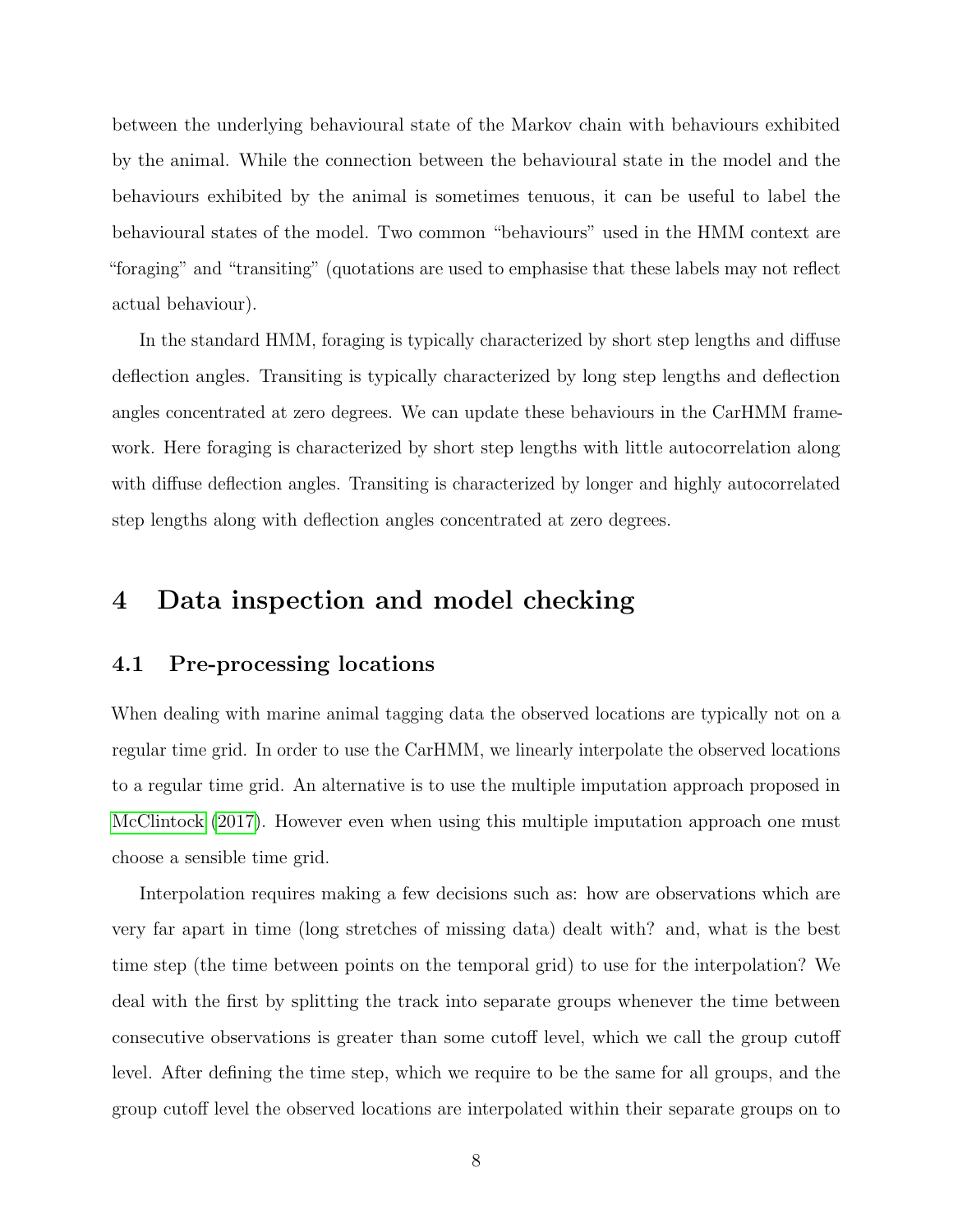the regular time grid. The interpolated locations are then processed to obtain the deflection angles and step lengths which enter the likelihood.

There are two metrics we propose to help in choosing a time step and group cutoff level: the proportional sample size

$$
n_{\text{prop}} = \frac{\text{\# interpolated locations}}{\text{\# observed locations}}
$$

and the adjusted proportional sample size

$$
n_{\text{adj}} = \frac{\text{\# interpolated locations}}{\text{\# observed locations}} - 2.
$$

The first is designed to preserve the number of locations in the track, while the second is designed to preserve the number of data points which enter the likelihood.

To choose a (heuristically) best time step and group cutoff level, we recommend:

- 1. restrict the time step to be somewhere between the median and  $3^{rd}$  quartile of the observed time differences in the original data;
- 2. for whichever time step is chosen, restrict the group cutoff level to be no more than twice the time step (and no less than the time step itself);
- 3. with the above restrictions, set up a grid of time steps and group cutoff levels and compute  $n_{\text{prop}}$  and  $n_{\text{adj}}$  for each point in the grid. Choose whichever makes both  $n_{\text{prop}}$ and  $n_{\text{adj}}$  as close to 1 as possible.

We follow these guidelines in choosing the time step for the best practice analysis of Section [6.](#page-21-0) These guidelines are meant to avoid both over-smoothing the data (and therefore losing information) by choosing too large a time step, or inadvertently replicating the data by choosing too small a time step. Values of  $n_{\text{prop}}$  or  $n_{\text{adj}}$  less than one are indicators of over-smoothing while values greater than one are indicators of data replication.

A brief experiment suggested that interpolation (either linear interpolation or with a variety of different splines) may introduce a significant amount of autocorrelation in the step lengths. Further investigation is needed to determine the exact effects of interpolation.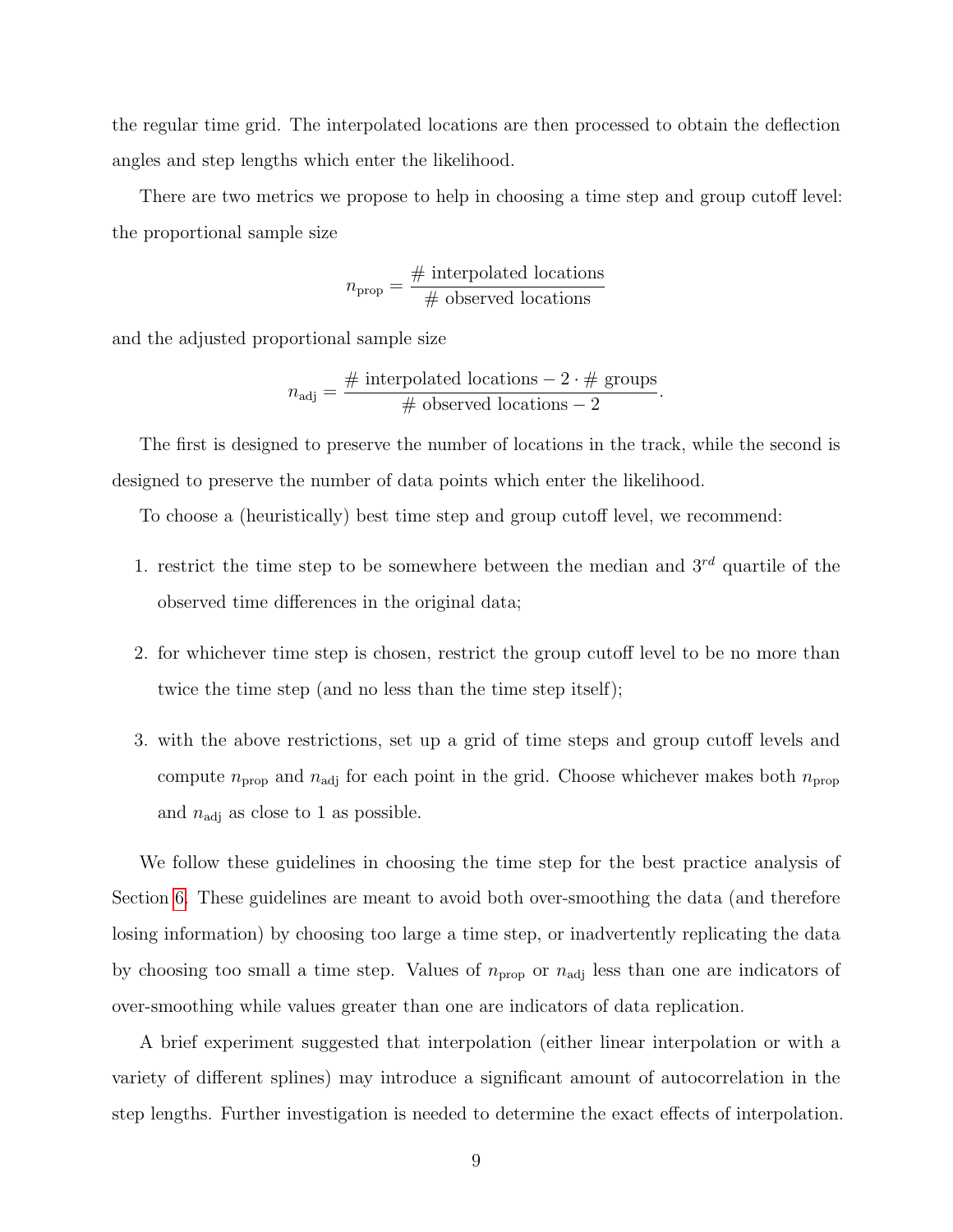Whether most of the autocorrelation is inherent to the track or is introduced by interpolating the locations, accounting for it in the model (such as the CarHMM does) is necessary.

Once the locations are interpolated and grouped with a regular time step, they are processed to obtain deflection angles and step lengths. These should be obtained from unprojected coordinates so that both the deflection angles and step lengths are accurate throughout the spatial extent of the data. The model is fitted to all of the grouped data in a single likelihood, assuming that groups are independent of each other and that the groups share the same true parameters. Within a group, the first step length of that group is taken to be the initial condition for the step length autoregressive process, and the initial distribution of the underlying state is always taken to be the stationary distribution.

#### 4.2 Model selection

We consider two components to model selection for the CarHMM: deciding whether to use the HMM or the CarHMM (i.e., whether to fix  $\phi_b = 0$  or not), and choosing the number of behavioural states.

First we introduce the lag-plot, an exploratory graphic useful for understanding the nature of any autocorrelation present in the step length process. The lag-plot at lag  $k$  is a kernel-density plot of  $d_{(t,t+1)}$  against  $d_{(t-k,t+1-k)}$ . Examples of these plots are given in Figure [2](#page-19-0) of Section [5.](#page-14-0) These lag-plots give a more detailed description of the autocorrelation than the simple autocorrelation function, and have a couple of immediately helpful uses.

Most importanly in the current case, by examining a lag-plot at lag 1, it can be possible to determine which of the HMM and CarHMM is more appropriate for the data. These plots show the different types of autocorrelation present within the HMM and CarHMM, compared with a real dataset. The HMM plot will have a pattern of distinct circular droplets along the line  $y = x$ , a result of the autocorrelation in the behavioural states, while the CarHMM plot will have an elongated smear along the line  $y = x$ , due to the within-state autocorrelation in step lengths.

In ideal cases, the lag-plot at lag 1 may also suggest the number of states exhibited in the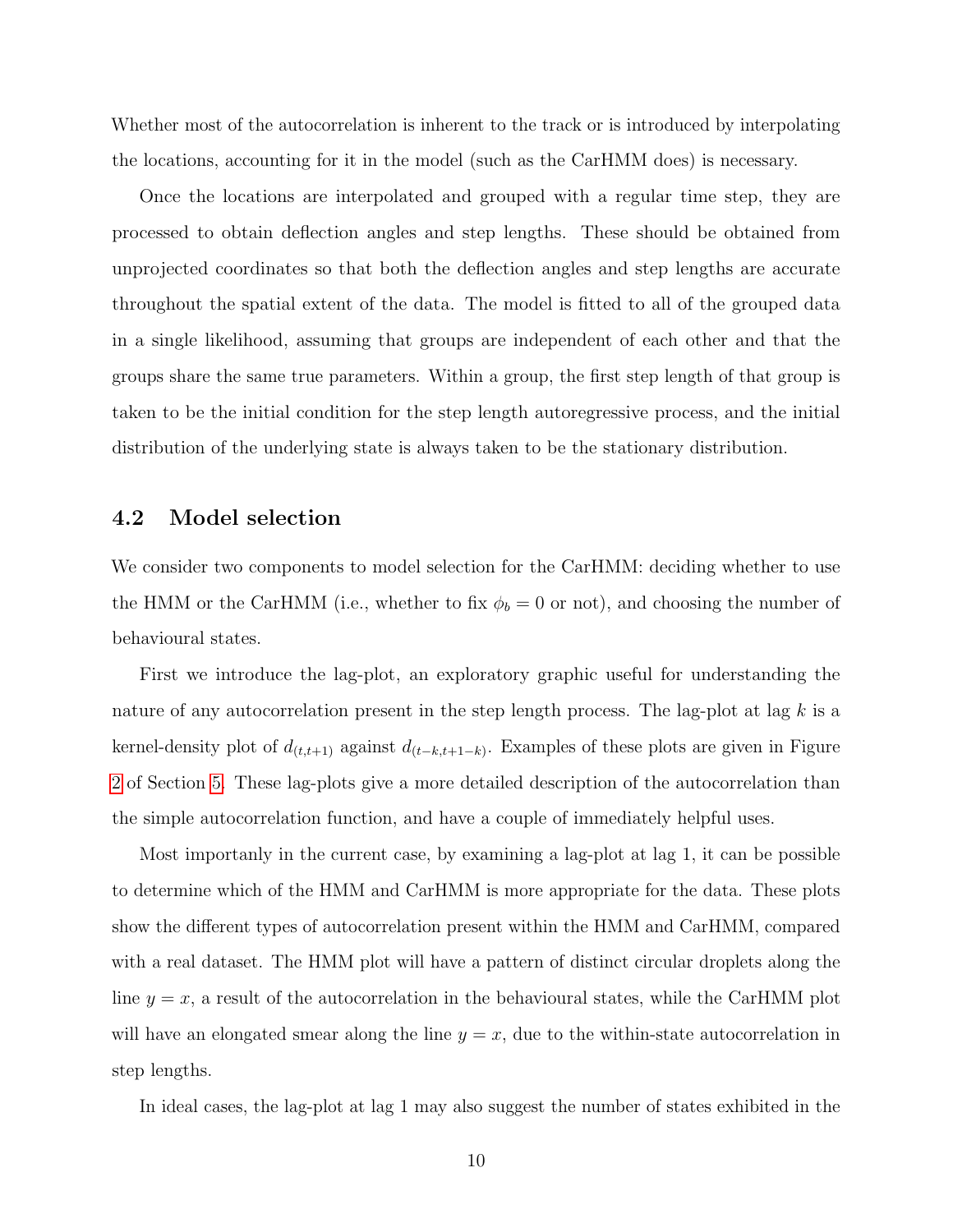data. Particularly for data with HMM-like autocorrelation, the number of distinct droplets corresponds to the number of distinct states. This becomes more complicated with more latent states and with more CarHMM-like autocorrelation. Choosing the number of states to use is a notoriously difficult problem, with traditional metrics such as AIC and BIC generally selecting too many states to be biologically meaningful. For in-depth discussion, we refer the reader to [Pohle et al. \(2017\)](#page-27-4). A recommended starting point is to use as few states as necessary to achieve an adequate fit.

Other uses of the lag-plot include comparing the autocorrelation characteristics of different time step choices. For example, we could test the intuitively attractive idea that a short time step results in step lengths with high within-state autocorrelation, while a long time step results in step lengths with low within-state autocorrelation. Further, with multi-state models the traditional autocorrelation function can do a poor job of quantifying the autocorrelation. The lag-plot includes more detail such that the characteristics of each state can be discerned.

#### 4.3 Residuals

For model checking we follow the probability scale residual framework of [Shepherd et al. \(2016\)](#page-28-2), and in particular use one-step-ahead forecast residuals. Here, the forecast distribution for step length would be a mixture of gamma distributions with means  $(1 - \phi_b) \cdot \mu_{RL,b} + \phi_b \cdot d_{(t-1,t)}$ , standard deviations  $\sigma_b$ , and mixture rates given by the  $b_{t-1}^{\text{th}}$  row of **A**.

If we have specified the model structure correctly then these residuals should be uniformly distributed on (-1,1) and exhibit no autocorrelation. Further, they should have this property within each behavioural state, though small sample size can be a problem here. Departures from a uniform distribution can be detected by looking at a quantile-quantile (Q-Q) plot of the residuals. Residual autocorrelation can be identified in plots of the autocorrelation function of these residuals, or in lagplots such as those proposed for model selection.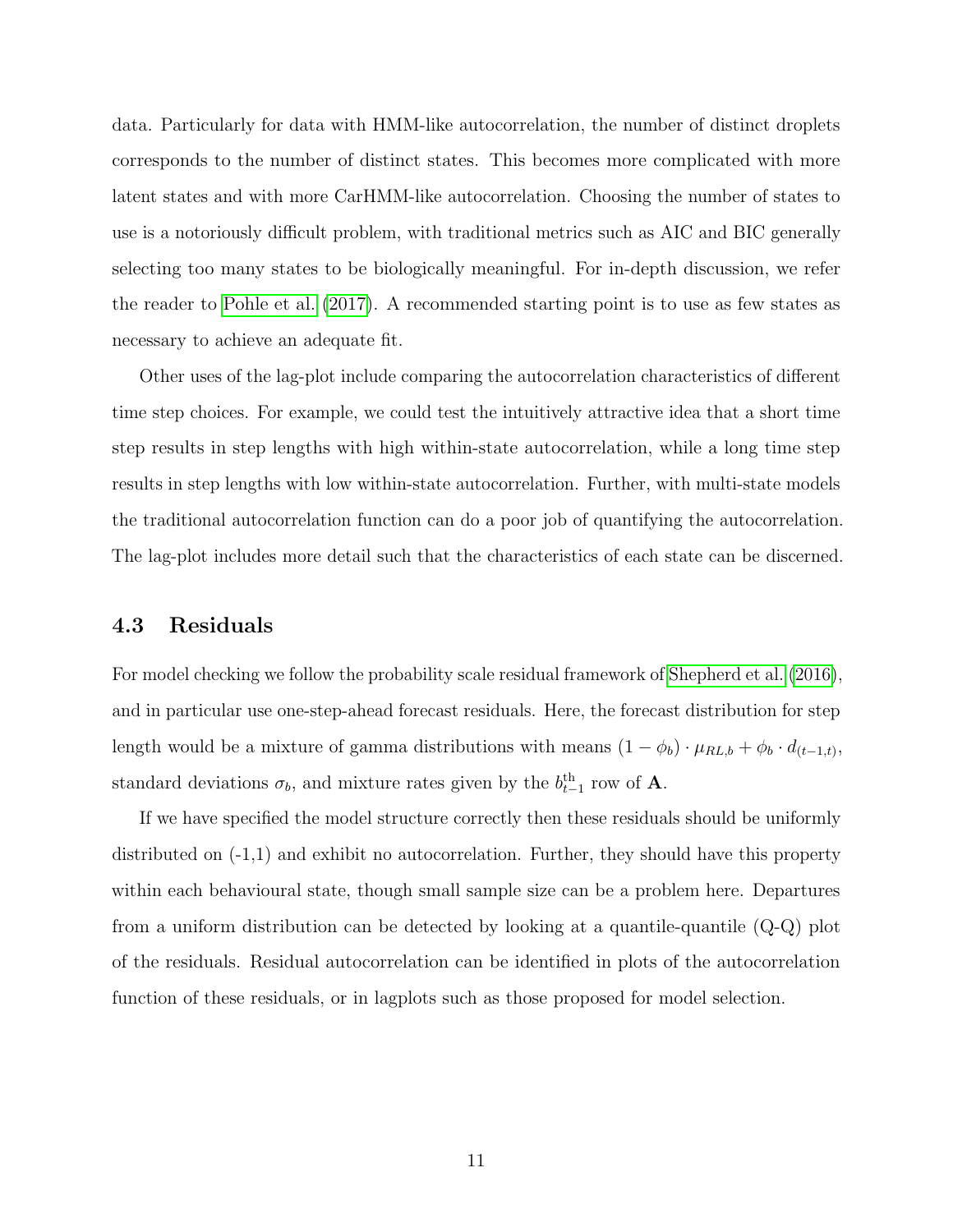### <span id="page-14-0"></span>5 Simulation Study

To address the performance and properties of the new CarHMM model, we present brief vignettes of four simulation studies. First, we investigate the effect of track length. Second, we look at the effect of within-state autocorrelation. The third study looks at the effect of the transition probabilities. The fourth and final study compares the regular HMM and the CarHMM. When simulating data we simulate both the underlying behavioural state and observed data from scratch. We do not reuse the behavioural states estimated from original data.

The main metric we use to assess these simulations is the interquartile range (first and third quartiles) of the state estimate error. For a particular track, the state estimate error is the percentage of state estimates which do not agree with the true simulated state. The quartiles are then computed over e.g. 50 simulations under the same model.

To account for numerical instability in the maximization of the likelihood, our fitting procedure for these studies attempts to fit the model to each simulated track at most 10 times, with different random starting values each time, until the model converges. If the model does not converge successfully on any of those 10 attempts, we remove that particular track from consideration. We also remove tracks which give unreasonable parameter estimates (in particular, any model fit which gives a stationary distribution with an entry less than 0.01), or estimates which give clear signs of numeric instability (deflection angle concentration less than  $10^{-3}$ , or a transition probability matrix with any row having all equal entries). When using real data we can tweak exactly how we optimize the likelihood (change various control parameters, pick starting values, etc.) so this practice is not an inherent shortcoming of the model or fitting method.

The Viterbi algorithm is currently the most common way to estimate behavioural states in HMM-like models. Briefly, the algorithm takes as input parameter point estimates and the observed data, and outputs the most likely sequence of behavioural states as a point estimate. With the Viterbi algorithm, the accuracy of the state estimates is dependent on the amount of overlap of the state-dependent distribution. If two states have significant overlap, the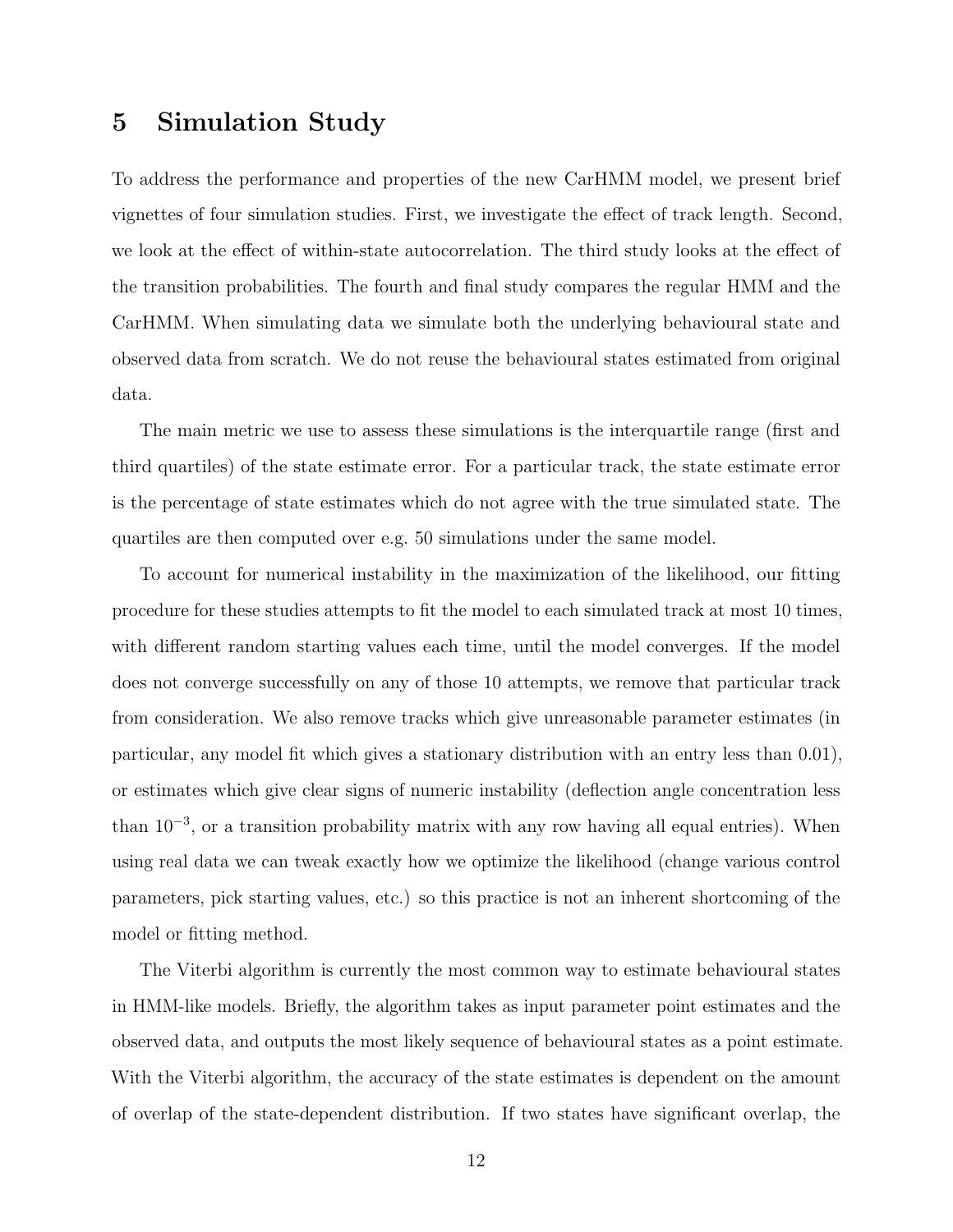Viterbi algorithm will perform much worse than if the two states were distinct.

At no point are standard errors of parameter estimates or uncertainty statements about the behavioural states considered. Because of this, any error in the parameter estimates directly translates to a source of error in the state estimates, with no hope of correcting for the uncertainty in the parameter estimates. Because the Viterbi algorithm only gives the most likely sequence of behavioural states with no uncertainty estimates, the estimated behavioural states must be interpreted with care. In addition to the tenuous connection between the behavioural state labels and the biology, there is the additional problem that we do not know how likely the most likely behavioural state path is. Simulations, such as the ones below, can help determine how much error to expect. However, since the actual states are unobserved, it is not possible to know the actual error rate.

#### <span id="page-15-0"></span>5.1 Effect of track length

In practice, one would hope that collecting more data (i.e. longer animal tracks) would decrease the amount of error in both parameter estimates and state estimates. Simulations suggest that, while error in parameter estimates will decrease with longer track lengths, there is an inherent amount of error to be expected in behavioural state estimates that cannot be overcome with increased track length.

Figure [1](#page-16-0) shows the bias and state estimate error for two different models. Here we compute bias as the median difference, across simulations, of parameter estimates from the true parameter. The two state model is a HMM which takes (slightly modified) parameters estimated from an elk dataset analyzed in the vignette for the R package moveHMM [\(Michelot](#page-27-3) [et al., 2016\)](#page-27-3). The three state model is a CarHMM which takes parameters estimated from a grey seal dataset (different from the one presented in Section [6\)](#page-21-0). The parameters for both models can be found in Table [5](#page-30-0) and Table [6,](#page-30-1) respectively, of ESM [A.1](#page-29-0)

Figure [1](#page-16-0) shows that collecting more and more data for a single track is not effective past a certain point. For the remaining simulation studies we use track lengths of 1,000. We report the first and third quartiles of the state estimate error, which Figure [1](#page-16-0) suggests will have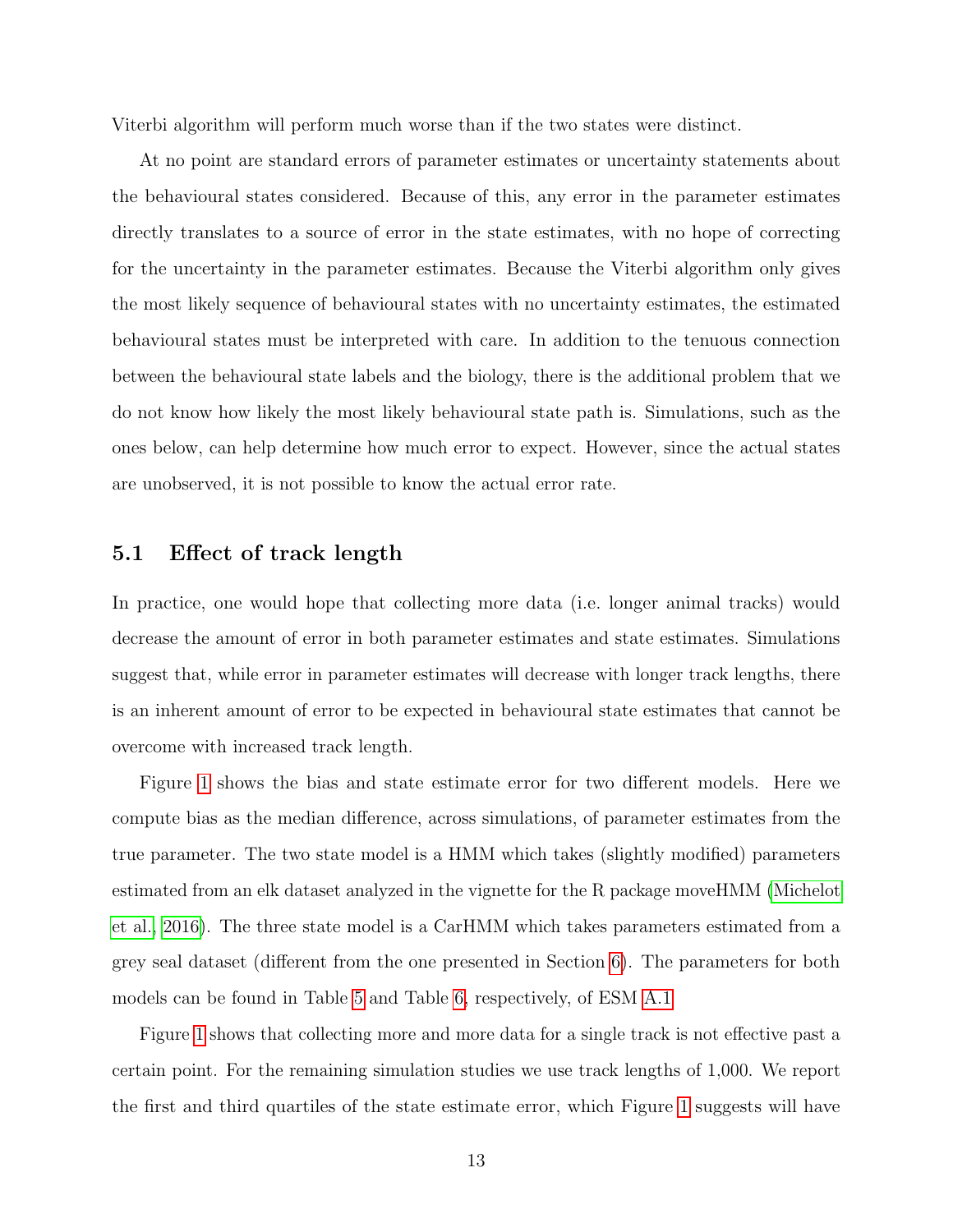

<span id="page-16-0"></span>Figure 1: The top panel gives the bias for simulated tracks of different lengths under the same parameters, for both a two- and three-state model. The important feature is that the bias for all parameters converges to zero (∼500 locations), showing that the parameters can be successfully estimated given a long enough track. The bottom two panels give the state estimate error give number summary (min, median, max, and quartiles). Each track length used 50 simulations. In both the two state model and the three state model, the median error rate quickly stabilizes (∼250 observations for the two state model, ∼500 for the three state model), but does not converge to zero.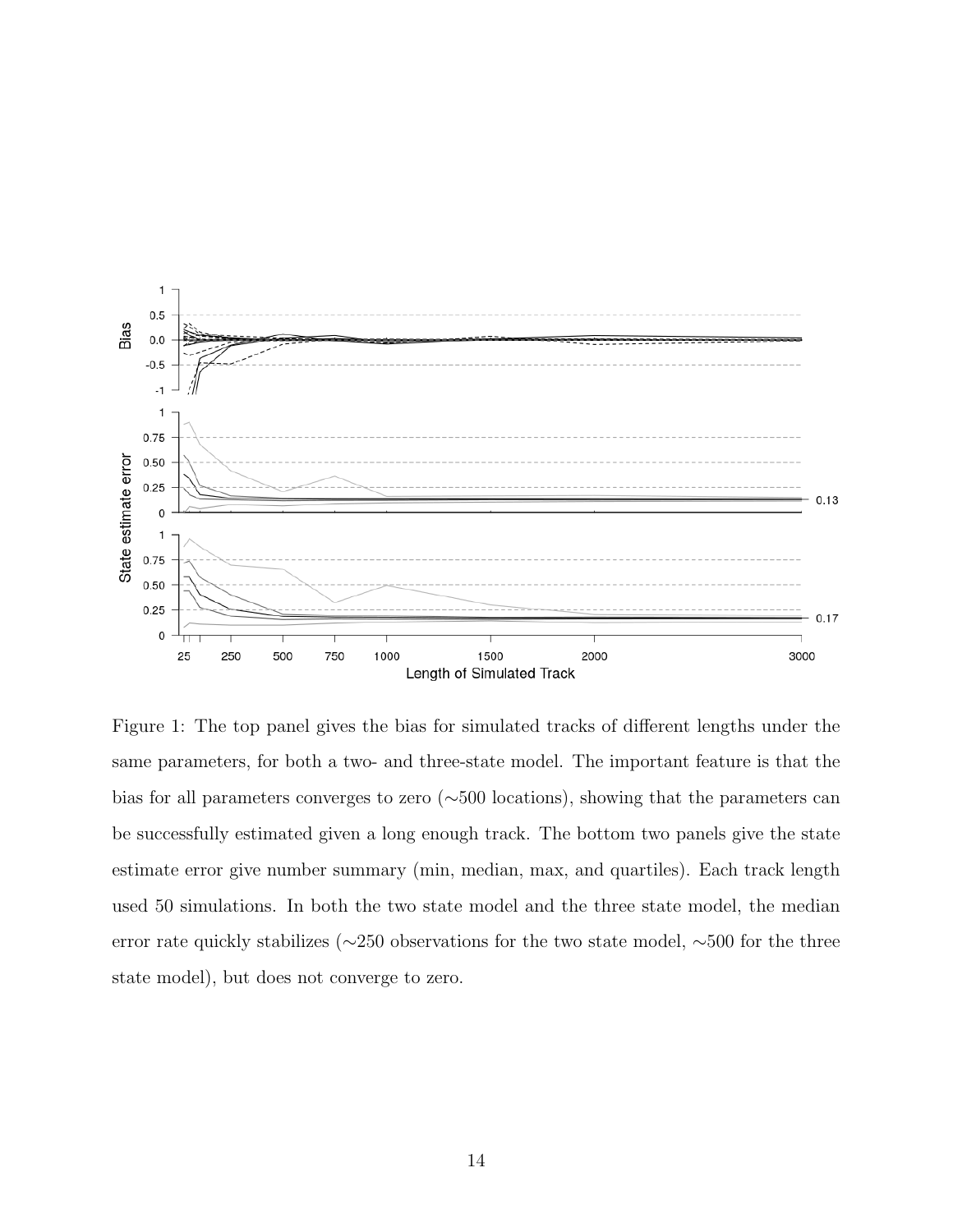|             |                 |     | State 2                                                        |                                           |
|-------------|-----------------|-----|----------------------------------------------------------------|-------------------------------------------|
|             |                 | Low | Med                                                            | High                                      |
|             | $_{\text{Low}}$ |     | $(0.131, 0.148)$ [4] $(0.111, 0.128)$ [2] $(0.074, 0.087)$ [0] |                                           |
| State 1 Med |                 |     |                                                                | $(0.139, 0.161)$ [5] $(0.082, 0.098)$ [0] |
|             | High            |     |                                                                | $(0.209, 0.240)$ [0]                      |

<span id="page-17-0"></span>Table 1: First and third quartiles for the state estimate error for different combinations of low, medium, and high autocorrelation. The number in square brackets gives the number of simulations which did not converge, out of 100 simulations.

stabilized at this track length.

#### <span id="page-17-1"></span>5.2 Effect of autocorrelation

The accuracy of the Viterbi algorithm depends heavily on the amount of overlap of the state-dependent distributions. Recall that the mean of the step length distribution is given by  $(1 - \phi) \cdot \mu_{RL} + \phi \cdot d_{(t-1,t)}$ . Consider the autocorrelation  $\phi$  as a weight between  $\mu_{RL}$ , which will depend on the state at time t, and  $d_{(t-1,t)}$ , which does not. If  $\phi$  is close to one in two states with drastically different  $\mu_{RL}$ , then the two states will overlap since  $\mu_{RL}$  is essentially irrelevant in both states.

Table [1](#page-17-0) shows the state error rate for a two state model with different amounts of autocorrelation (each state taking either a low, medium, or high amount). The parameters are modified from the same elk example used in Section [5.1.](#page-15-0) Overall we see that increasing the autocorrelation of both states leads to an increase in the amount of state estimate error, while differentiating the amount of autocorrelation between the two states leads to a decrease in the amount of error.

#### 5.3 Effect of transition probabilities

Unlike in the standard HMM, the observed state-dependent distributions for the CarHMM are indirectly affected by the transition probabilities of the underlying behavioural states.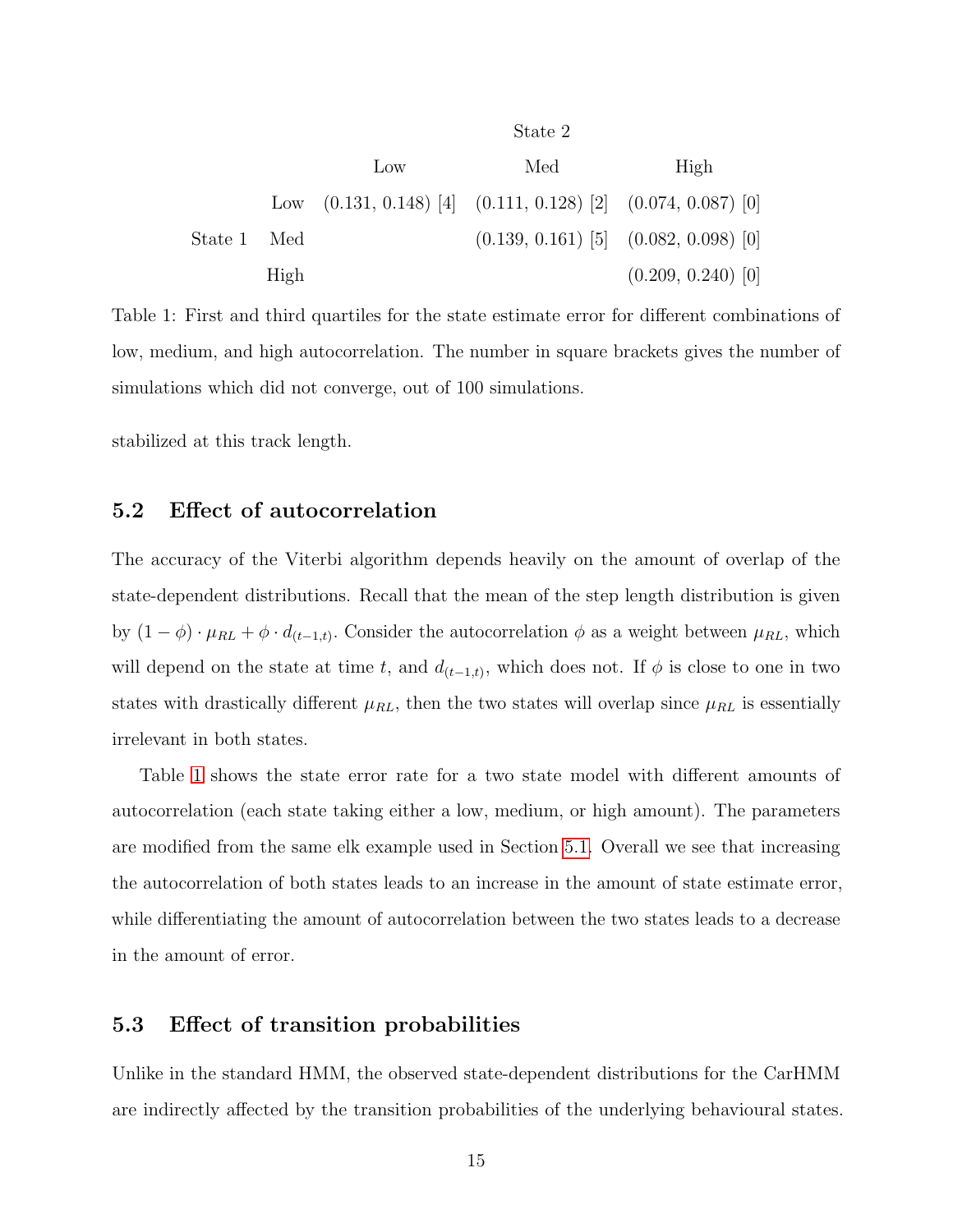|         | State 2 ( $\phi = 0.892$ ) |                                                                                                          |     |     |  |  |  |  |
|---------|----------------------------|----------------------------------------------------------------------------------------------------------|-----|-----|--|--|--|--|
|         | 0.5                        | 0.6                                                                                                      | 0.7 | 0.9 |  |  |  |  |
|         |                            | $0.5$ $(0.214, 0.234)$ [1] $(0.204, 0.227)$ [0] $(0.188, 0.207)$ [1] $(0.125, 0.154)$ [2]                |     |     |  |  |  |  |
| State 1 |                            | $0.6$ $(0.226, 0.240)$ [3] $(0.204, 0.223)$ [2] $(0.194, 0.210)$ [0] $(0.127, 0.147)$ [2]                |     |     |  |  |  |  |
|         |                            | $(\phi = 0.407)$ 0.7 $(0.224, 0.245)$ [2] $(0.207, 0.223)$ [2] $(0.196, 0.218)$ [2] $(0.115, 0.134)$ [0] |     |     |  |  |  |  |
|         |                            | $(0.213, 0.242)$ [6] $(0.179, 0.226)$ [6] $(0.154, 0.180)$ [1] $(0.082, 0.104)$ [2]                      |     |     |  |  |  |  |

<span id="page-18-0"></span>Table 2: The row and column headings give the probability of staying within the given state from one time to the next. First and third quartiles for the state estimate error. The number in square brackets gives the number of simulations which did not converge, out of 20 simulations. The amount of error decreases as the probability of remaining in state 2 increases. The error is not significantly affected by the probability of remaining in state 1.

States with low autocorrelation act as anchors in the step length series, while states with high autocorrelation tend to wander. The longer that an animal is in a state with high autocorrelation (by having a high probability of remaining in the same state), the more we expect that step length series to wander.

Figure [4](#page-29-1) in ESM [A.1](#page-29-0) gives observed step length distributions for a variety of different transition probabilities. Table [2](#page-18-0) gives state estimate error under the same variety of transition probabilities. We see that the probability of remaining in state 2 (with high autocorrelation) affects the state estimate error, as this probability is what determines how free the second state is to wander. The more that the high autocorrelation state drifts away from the mean of the low autocorrelation state (from left to right in the table), the less overlap there is in their distribution, which increases the accuracy of the Viterbi algorithm. The parameters can be found in Table [7](#page-30-2) of ESM [A.1.](#page-29-0)

#### 5.4 Comparison of HMM and CarHMM

To show the importance of accounting for conditional autocorrelation in the data, we simulate data under both the HMM and the CarHMM and fit both the HMM and CarHMM to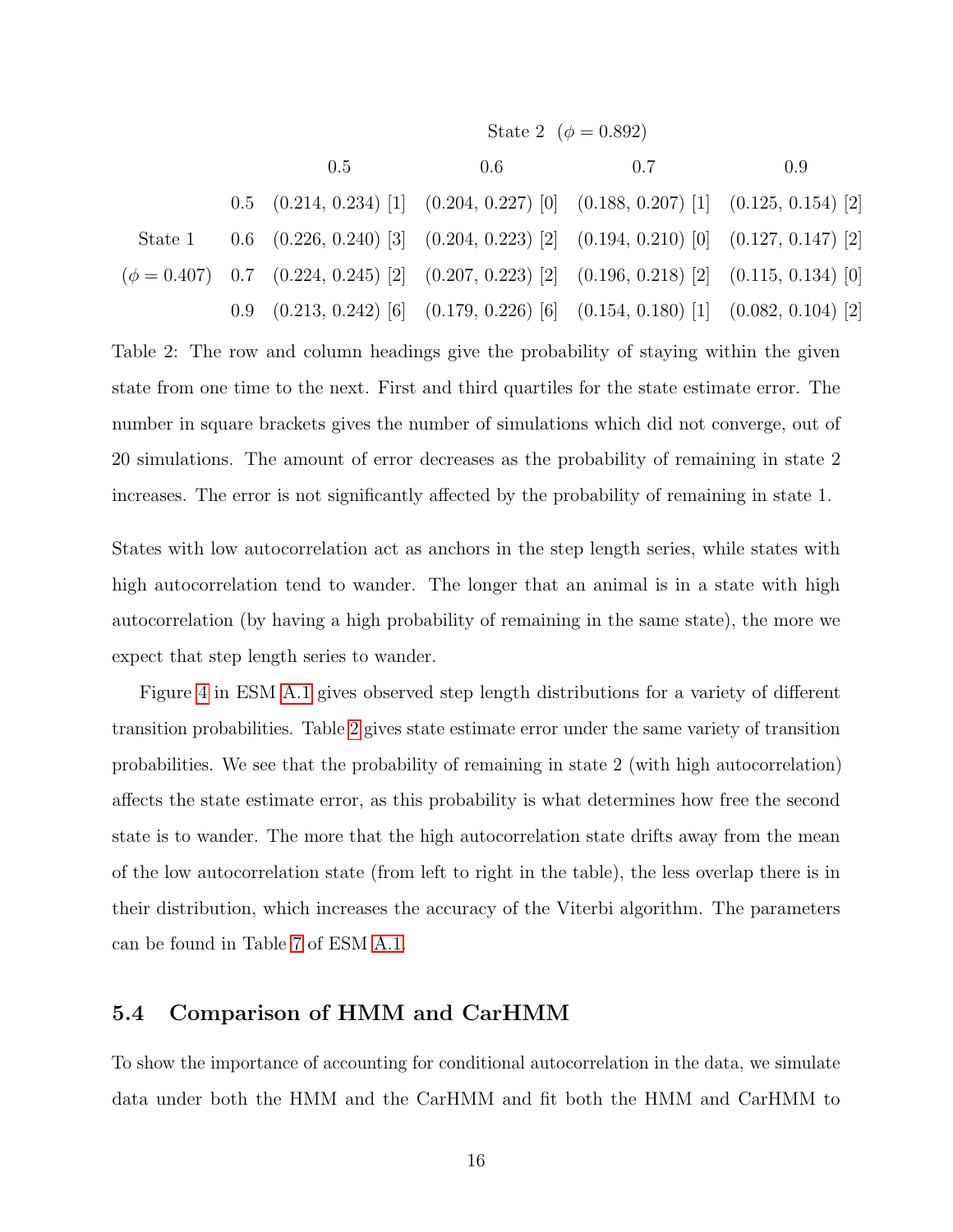<span id="page-19-1"></span>

|                                                                                             |        | Two State Model                           | Three State Model                         |                                                                                                |                      |  |  |  |  |
|---------------------------------------------------------------------------------------------|--------|-------------------------------------------|-------------------------------------------|------------------------------------------------------------------------------------------------|----------------------|--|--|--|--|
| Simulated Model                                                                             |        | HMM                                       | CarHMM                                    | <b>HMM</b>                                                                                     | CarHMM               |  |  |  |  |
| Fitted                                                                                      | HMM    |                                           | $(0.120, 0.138)$ [8] $(0.434, 0.474)$ [0] | $(0.044, 0.058)$ [15] $(0.373, 0.445)$ [30]                                                    |                      |  |  |  |  |
| Model                                                                                       | CarHMM | $(0.125, 0.145)$ [7] $(0.072, 0.083)$ [0] |                                           | $(0.047, 0.060)$ [3]                                                                           | $(0.157, 0.186)$ [2] |  |  |  |  |
|                                                                                             |        |                                           |                                           | Table 3: First and third quartiles for the state estimate error. The number in square brackets |                      |  |  |  |  |
| gives the number of simulations which did not converge, out of 100 simulations. When        |        |                                           |                                           |                                                                                                |                      |  |  |  |  |
| the data is simulated with no within-state autocorrelation, the HMM and the CarHMM          |        |                                           |                                           |                                                                                                |                      |  |  |  |  |
| have essentially the same error rate. However, when the data is simulated with within-state |        |                                           |                                           |                                                                                                |                      |  |  |  |  |
| autocorrelation, the HMM performs very poorly compared to the CarHMM.                       |        |                                           |                                           |                                                                                                |                      |  |  |  |  |



<span id="page-19-0"></span>Figure 2: Lagplots for simulated HMM and CarHMM data. The three states of the HMM data are clearly shown by the three droplet patterns caused by the lack of within-state autocorrelation. The CarHMM does not clearly show the number of states, but shows the characteristic smeared line of the within-state autocorrelation. One can compare these plots to lag-plots of real data to help determine an appropriate model for the data.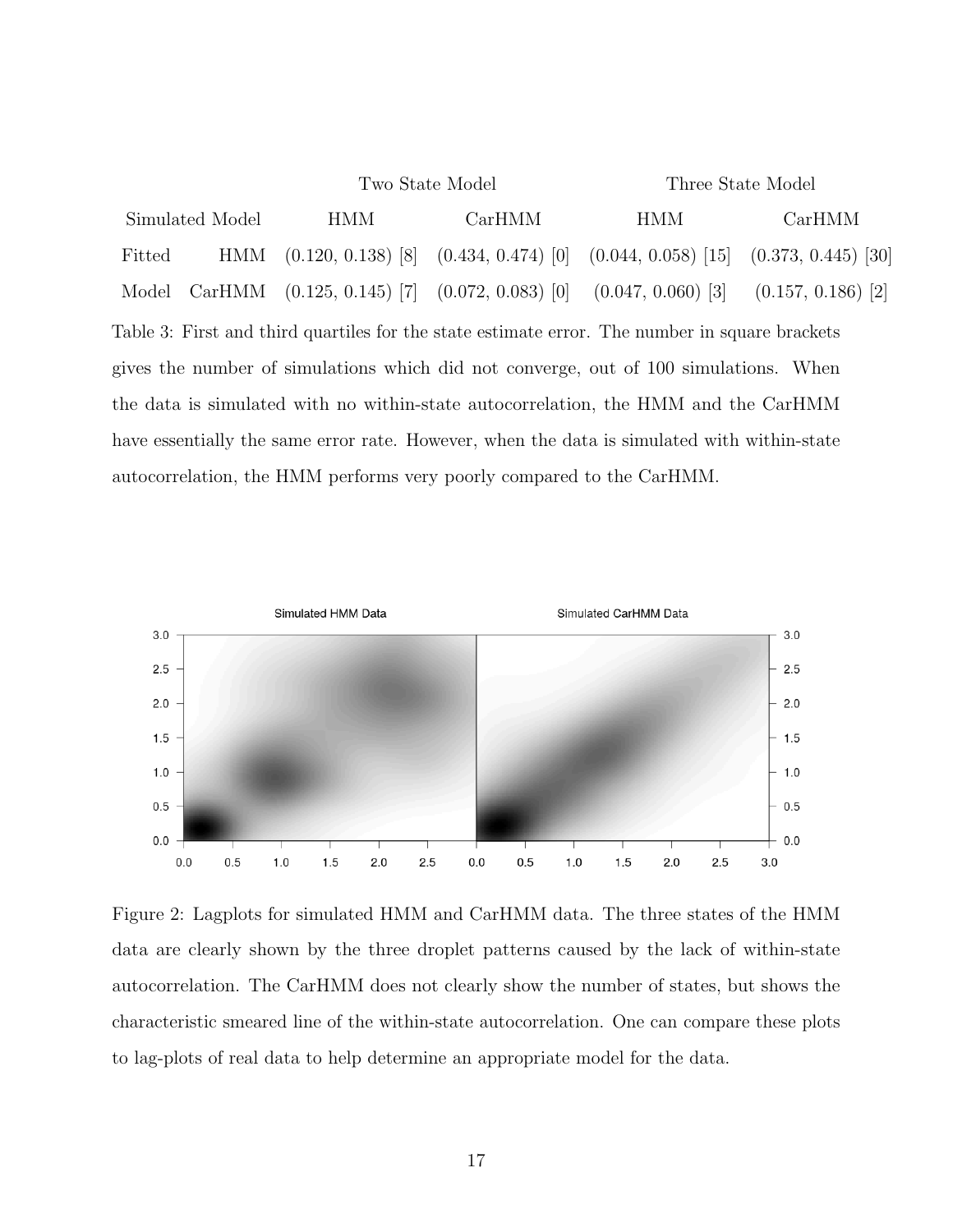each simulation. We use parameters from two different datasets: the "Low-High" two state parameters from the elk track considered in subsection [5.2,](#page-17-1) and three state parameters estimated from the grey seal track analyzed in Section [6.](#page-21-0) The parameters for the models can be found in Table [5](#page-30-0) of ESM [A.1,](#page-29-0) and Table [4](#page-23-0) of Section [6,](#page-21-0) respectively. Figure [2](#page-19-0) shows example lag-plots under the HMM and the CarHMM for the three state model. As mentioned earlier, these plots can help in model selection.

Table [3](#page-19-1) shows the state estimation error rate for the four different scenarios. The CarHMM is just as effective as the HMM when fitted to HMM data with no conditional autocorrelation. However, the two-state HMM ( $\sim 40 - 45\%$  error) performs only slightly better than random guessing (50% error) when fitted to CarHMM data with conditional autocorrelation. We expect this amount of error to persist across models that have at least one state with significant autocorrelation. The three-state HMM has the same problem, although performs much better than the  $~\sim 66\%$  error expected from random guessing.

These simulations raise interesting questions about the validity of previous research utilizing hidden Markov models with irregularly timed data, especially since we suspect a non-trivial amount of autocorrelation is introduced through interpolating the locations to a regular grid. However, we only mention this point and leave the discussion for another time.

Computation Time and Implementation All simulations were computed on a laptop running Linux with a quadcore Intel Core i7-7500U CPU with 8GB of RAM. To compare the computation speed of the HMM with the CarHMM, we timed how long it took to fit a three state HMM and a three state CarHMM 100 times to the seal data in Section [6.](#page-21-0) We also timed how long it took to simulate and refit 100 simulations from each model. The HMM averaged 2.43 seconds per fit, and an additional 0.77 seconds per simulation. The CarHMM averaged 2.37 seconds per fit, and an additional 1.23 seconds per simulation. The difference in computation time between the two models is essentially negligible. Our implementation of the CarHMM uses the R package Template Model Builder [\(Kristensen et al., 2015\)](#page-26-8), which allows for fast computation through automatic differentiation. It also has the ability to fix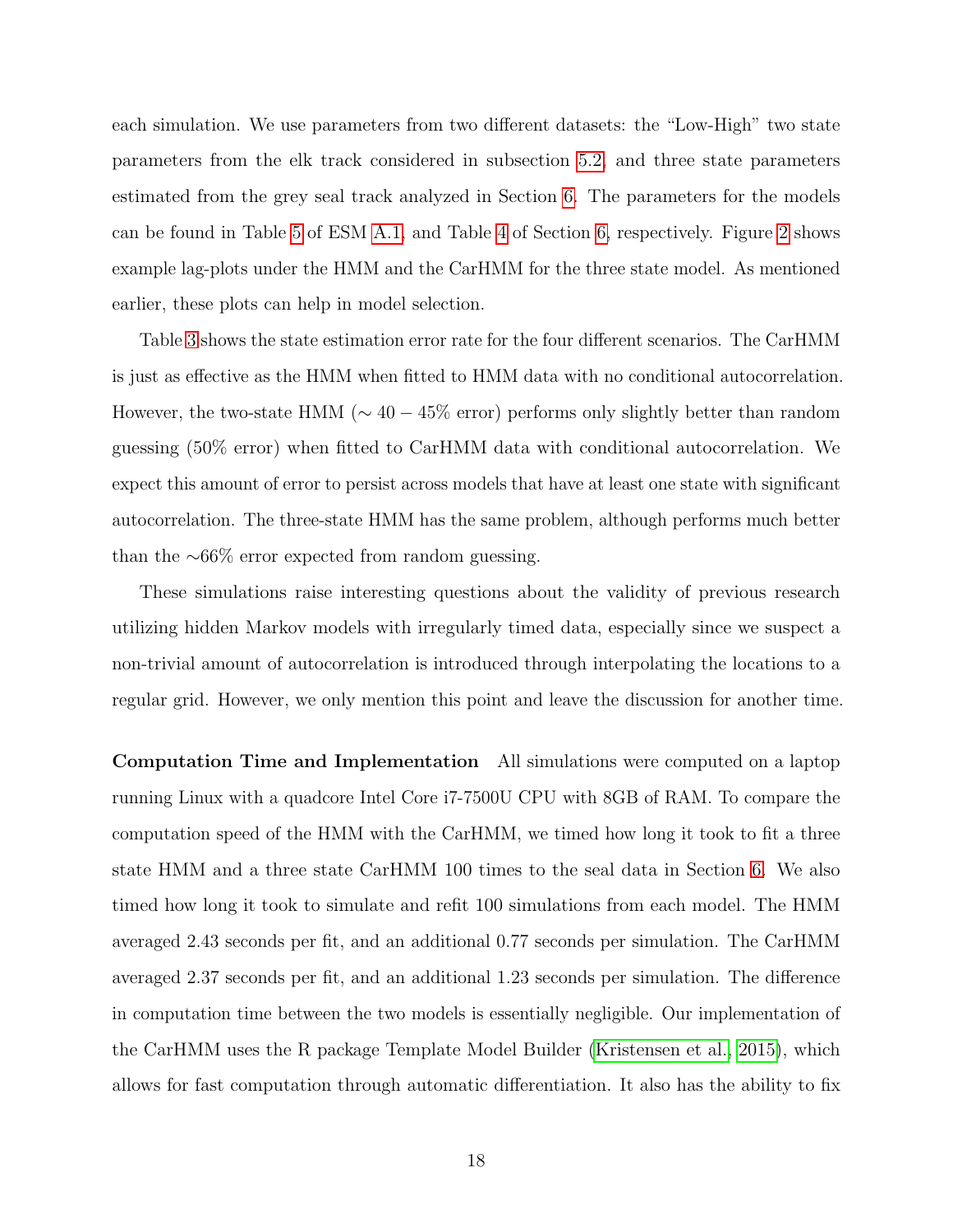parameters at given values, allowing our HMM and CarHMM implementation to be identical. Our implementation and other functional tools discussed earlier are available as an R package at the first author's GitHub page. This package also includes the data used in Section [6.](#page-21-0)



### <span id="page-21-0"></span>6 Best practice analysis of a male grey seal track

<span id="page-21-1"></span>Figure 3: Map and lag plot of the grey seal track used in the best practice case study. Grey seals are large marine predators found in the North Atlantic ocean that are commonly observed travelling hundreds of kilometres to forage. This grey seal came from the Sable Island colony of Eastern Canada.

In this Section we demonstrate what we now consider to be basic best practice for analyzing animal movement data and reporting subsequent results. Plots, including residual plots and state estimate maps, are given in ESM [A.2.](#page-31-0)

The data are a subset of a male grey seal track on the Scotian shelf, analyzed previously in [Whoriskey et al. \(2017\)](#page-28-0). The seal was tracked using GPS with negligible observation error.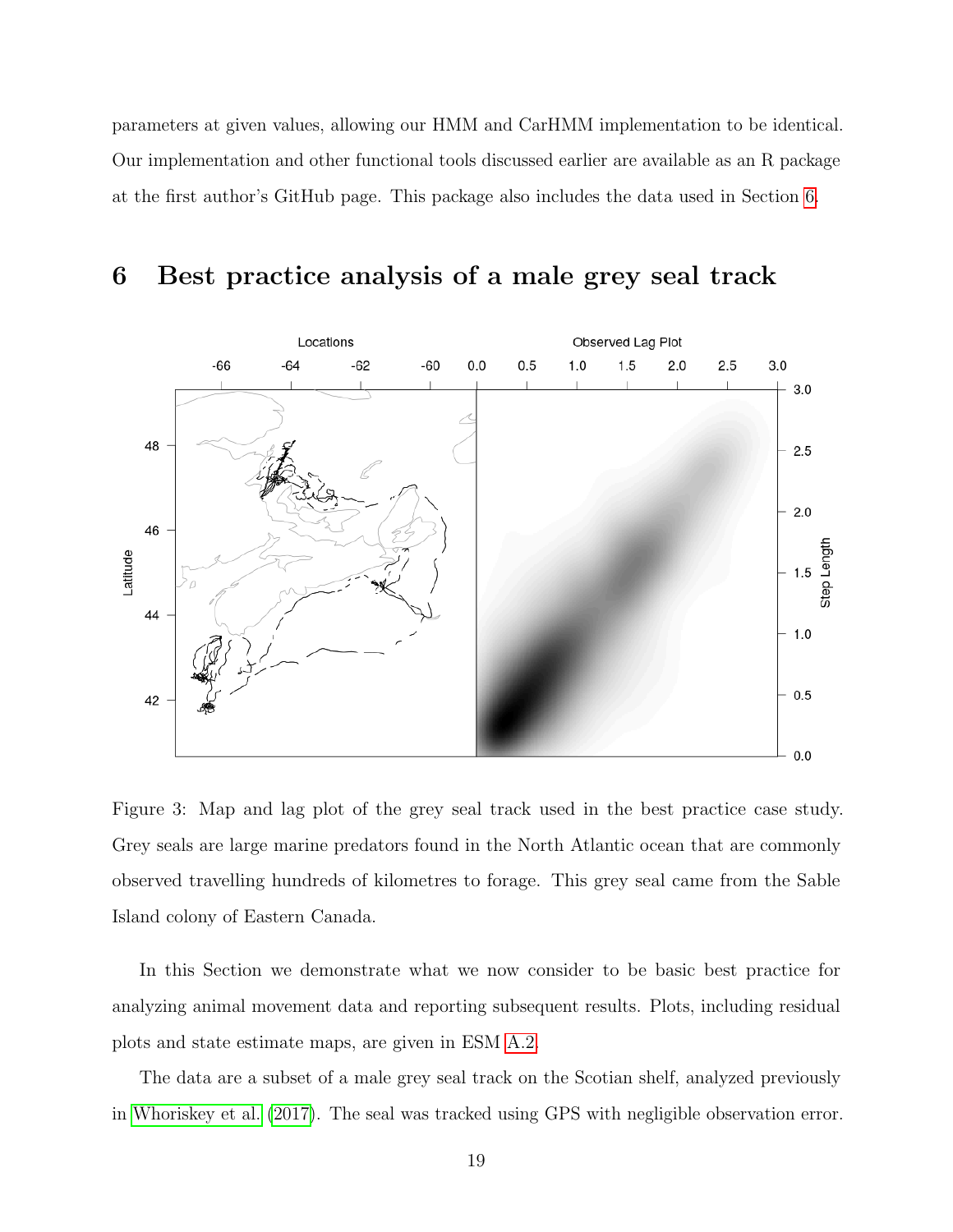Due to some data collection issues (the median time differences abruptly change without explanation) we will look at only the final 3,158 locations with time differences having a mean, median, and 3rd quartile of 100, 64, and 122 minutes, respectively.

First, one must choose values for the time step and group cutoff. To do this, set up a grid of values where the time step ranges from 60 minutes to 120 minutes by increments of 3 minutes, and the group cutoff ranges from the time step to twice the time step in increments representing 5% of the time step. This range of values for the time step is chosen to range approximately from the median to the 3rd quartile. Refer to Section [4.1](#page-10-1) for more detail.

Both metrics for choosing a good time step and group cutoff discussed in Section [4.1](#page-10-1) chose an optimal time step of 66 minutes and group cutoff of 132 minutes. The resulting interpolated track consists of 3,129 locations in 251 groups with  $n_{\text{prop}} = 0.991$  and  $n_{\text{adj}} = 0.832$ . The mean of the unstandardized step lengths is 2.10 kilometres per time step (1.91 km/hr).

The most useful plot of the data is the lag-plot of  $d_{(t,t+1)}$  vs.  $d_{(t-1,t)}$  and is shown as part of Figure [3.](#page-21-1) This plot shows the smeared texture that is characteristic of the CarHMM. The residuals for a two state CarHMM have autocorrelation on the border of significance. Neither a three state or a four state CarHMM give improved residuals (not shown). The data nor any of the residuals showed evidence of long-term seasonality. Given no other reason to choose a specific number of states, we recommend using the least number of states which you feel accurately describe the data.

We also remind the reader that behavioural state labels such as "foraging" and "transiting" may not be reflective of the actual biology.

Two state model The parameter estimates are given in Table [7](#page-30-2) in ESM [A.1.](#page-29-0) State 2 is interpretable as a "transiting" behaviour. The autocorrelation parameter ( $\phi_2 = 0.89$ ) and concentration parameter ( $\rho_2 = 0.86$ ) are suitably high, and the standard deviation  $(\sigma_2 = 0.244; \sigma_2/\mu_{RL,2} = 0.14)$  is suitably low. A map of the state estimates also indicates a "transiting" behaviour.

State 1 does not have as clear an interpretation. It may be tempting to label it a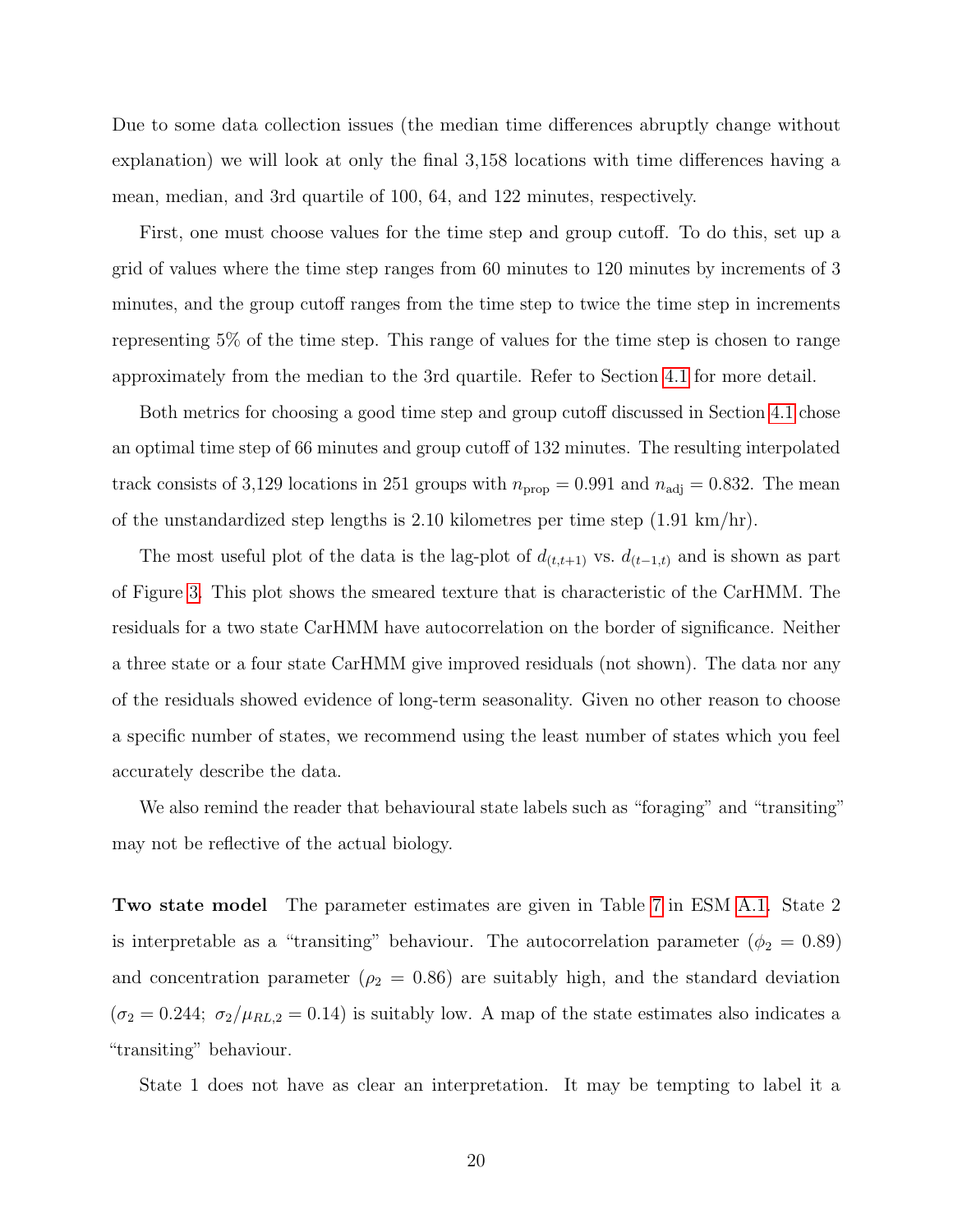Three State CarHMM Parameter Estimates

| $\mathbf{d}_{(\mathbf{t},\mathbf{t}+1)}$ State 1 State 2 State 3 $\theta_t$ State 1 State 2 State 3 $\mathbf{A}$ $\mathbf{p}_{\cdot,1}$ $\mathbf{p}_{\cdot,2}$ $\mathbf{p}_{\cdot,3}$ |  |  |  |  |                                    |  |
|---------------------------------------------------------------------------------------------------------------------------------------------------------------------------------------|--|--|--|--|------------------------------------|--|
| $\mu_{\text{RL},b}$ 0.398 1.291 2.074 c -0.129 -0.050 0.002 p <sub>1</sub> , 0.713 0.287 0.000                                                                                        |  |  |  |  |                                    |  |
| $\phi_{\rm b}$ 0.277 0.781 0.961 $\rho$ 0.402 0.780 0.906 $p_2$ 0.149 0.797 0.054                                                                                                     |  |  |  |  |                                    |  |
| $\sigma$ 0.279 0.318 0.164                                                                                                                                                            |  |  |  |  | $\mathbf{p}_3$ , 0.000 0.120 0.880 |  |
|                                                                                                                                                                                       |  |  |  |  | $\delta$ 0.264 0.508 0.228         |  |

<span id="page-23-0"></span>Table 4: Parameter estimates for a male grey seal track using the three state CarHMM.

"foraging" behaviour to complement the "transiting" behaviour of State 2, however the parameter estimates for State 1 do not fully support this view. The autocorrelation parameter  $(\phi_1 = 0.41)$  is not close to 0 and the concentration parameter  $(\rho_1 = 0.51)$  is higher than expected. Further, a map of the state estimates shows that some of the behaviour picked up by this state does not have traditional "foraging" characteristics. This suggests that State 1 may be picking up two distinct behaviours. We believe these behaviours may be a "foraging" behaviour and a "large area search" behaviour, although many other possibilities may exist. For this reason, we suggest using a third state to further differentiate these behaviours.

Three state model The parameter estimates are given in Table [4.](#page-23-0) State 1 is closer to a "foraging" behaviour than it was in the two state model, and a map of the state estimates places State 1 where we might a priori expect "foraging" to take place based solely on the locations. State 3 is archetypal "transiting" behaviour with both  $\phi_3$  and  $\rho_3$  close to 1. Based on the transition probabilities which do not allow transitions between State 1 and State 3, one would label State 2 a "transitional" behaviour. Based on parameter estimates and a map of the state estimates there is no reason to believe that a fourth state is needed.

The expected residency times are: 3.48 timesteps (3 hr 50 min) for the "foraging" behaviour; 4.93 timesteps (5 hr 25 min) for the "transitional" behaviour; and 8.33 timesteps (9 hr 10 min) for the "transiting" behaviour. The expected activity budget gives 26.4% of the seal's time spent "foraging", 22.8% of its time spent "transiting", and 50.8% of its time transitioning between the two. A simulation study of 93 convergent simulations out of 100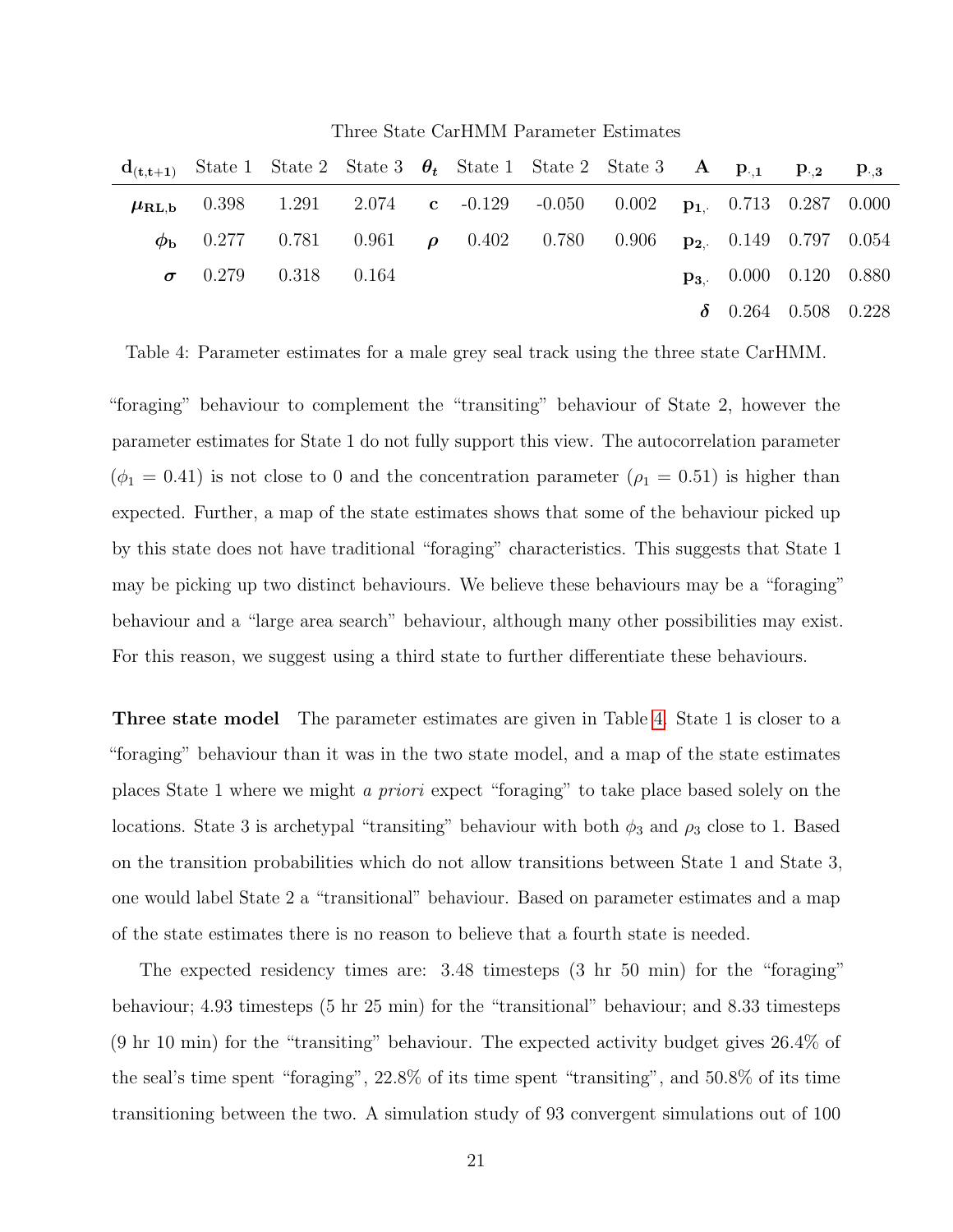gave first and third quartiles of the state estimate error as (20.5%, 22.9%).

### <span id="page-24-0"></span>7 Discussion

We have introduced the conditionally autoregressive hidden Markov model (CarHMM) for highly accurate tracking data as an alternative to both the HMM originally developed in [Morales et al. \(2004\)](#page-27-0) and the HMMM documented in [Whoriskey et al. \(2017\)](#page-28-0).

Subjective choices are often involved during data processing and model fitting. When fitting discrete-time movement models, the choice of time step often depends on the discrete behaviour of interest as well as the observation frequency [\(Breed et al., 2012\)](#page-25-2). We propose a statistic to help the user choose a time step based on producing a roughly similar number of interpolated locations and data points as the original tracking data set. This could be combined with the multi-scale model of [Leos-Barajas et al. \(2017\)](#page-26-5) to study the discrete behaviour of interest. We have additionally proposed a method to deal with long periods of missing data. In some formulations of the HMM, a missing location enters the joint likelihood by including the contribution of the underlying behavioural state Markov chain (A in our formulation above) while removing the observation contribution for that location (L in our formulation) [\(Zucchini et al., 2016\)](#page-28-1). We instead decided to split the track into multiple groups for compartmentalized model fitting, and offered metrics for choosing how to perform this partition. Frequent long periods of missing data can be common in marine environments.

The CarHMM draws a new link between HMMs and the DCRWS model of [Jonsen et al.](#page-26-3) [\(2005\)](#page-26-3). Within the marine context, the two most commonly sought-after behavioural states are foraging and transiting. These states are typically assumed to follow an area-restricted search pattern, whereby foraging patches are characterized by shorter step lengths occurring in diffuse directions, and are interspersed with periods of directed travel consisting of longer step lengths directed straight ahead (see e.g. [Whoriskey et al. \(2017\)](#page-28-0)). While these states can be directly inferred from the state-dependent distributions of the HMM, the interpretation of these state estimates resulting from the DCRWS is less straightforward. Within the DCRWS,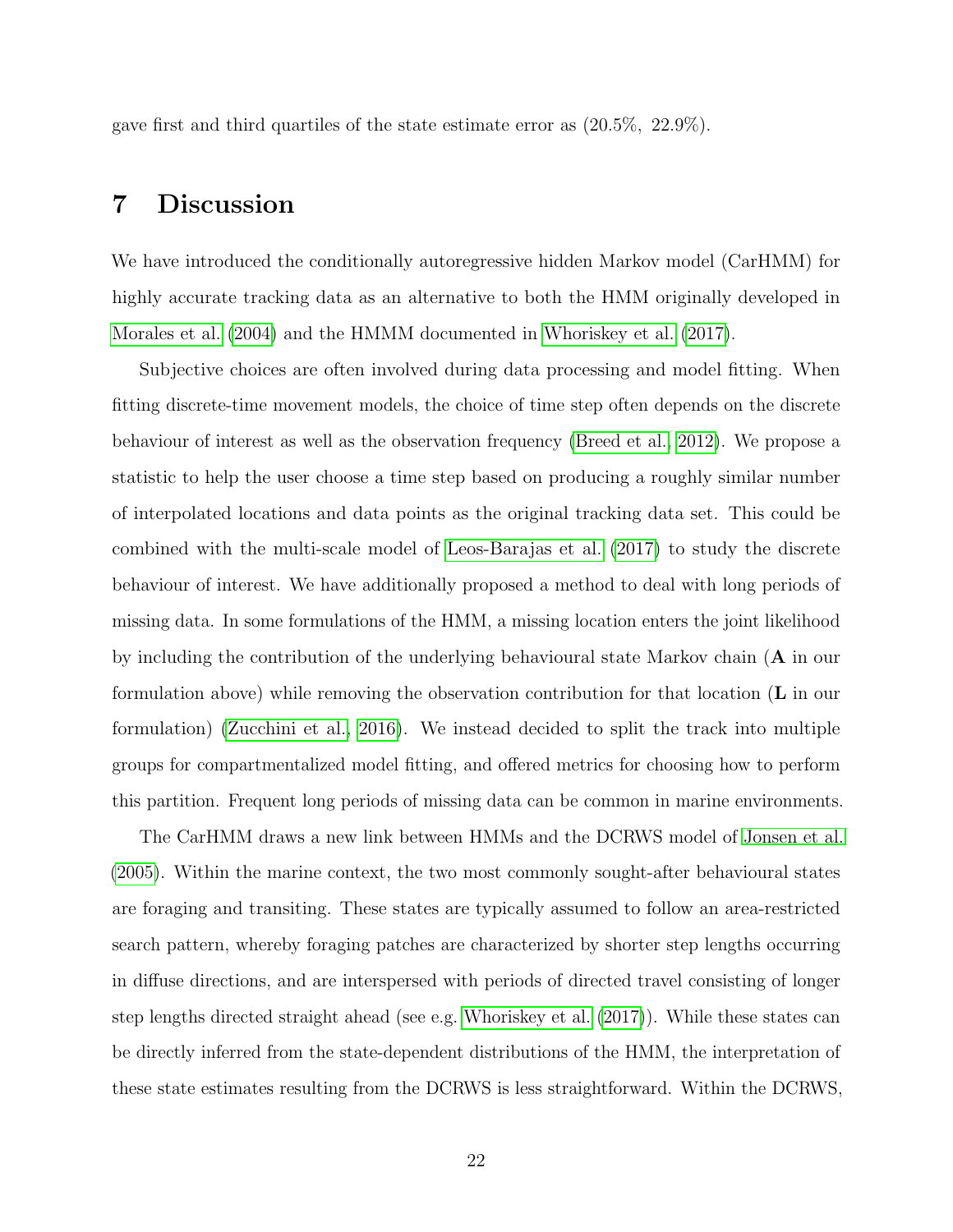the main parameter influencing the step lengths is an autocorrelation term ( $\gamma$ ). Usually (again see e.g. [Whoriskey et al. \(2017\)](#page-28-0)), high  $\gamma$  values are interpreted as highly persistent movement (indicative of transiting) and low  $\gamma$  values constitute highly random movement (representing foraging). As a result, transiting and foraging are not necessarily delineated by longer and shorter step lengths. The CarHMM combines the two approaches such that we now have a clear interpretation of the step lengths but can still account for the fact that some animals will tend to move in a similar (or dissimilar) manner across time. These properties make the CarHMM a useful model for linking movement data to behavioural characteristics.

Acknowledgements

## References

- <span id="page-25-1"></span>Ailliot, P. (2006). Some theoretical results on markov-switching autoregressive models with gamma innovations. Comptes Rendus Mathematique, 343(4):271–274.
- <span id="page-25-2"></span>Breed, G. A., Costa, D. P., Jonsen, I. D., Robinson, P. W., and Mills-Flemming, J. (2012). State-space methods for more completely capturing behavioral dynamics from animal tracks. Ecological Modelling, 235-236:49 – 58.
- <span id="page-25-0"></span>Curry, D. M. (2014). An algorithm for clustering animals by species based upon daily movement. Procedia Computer Science, 36:629 – 636. Complex Adaptive Systems Philadelphia, PA November 3-5, 2014.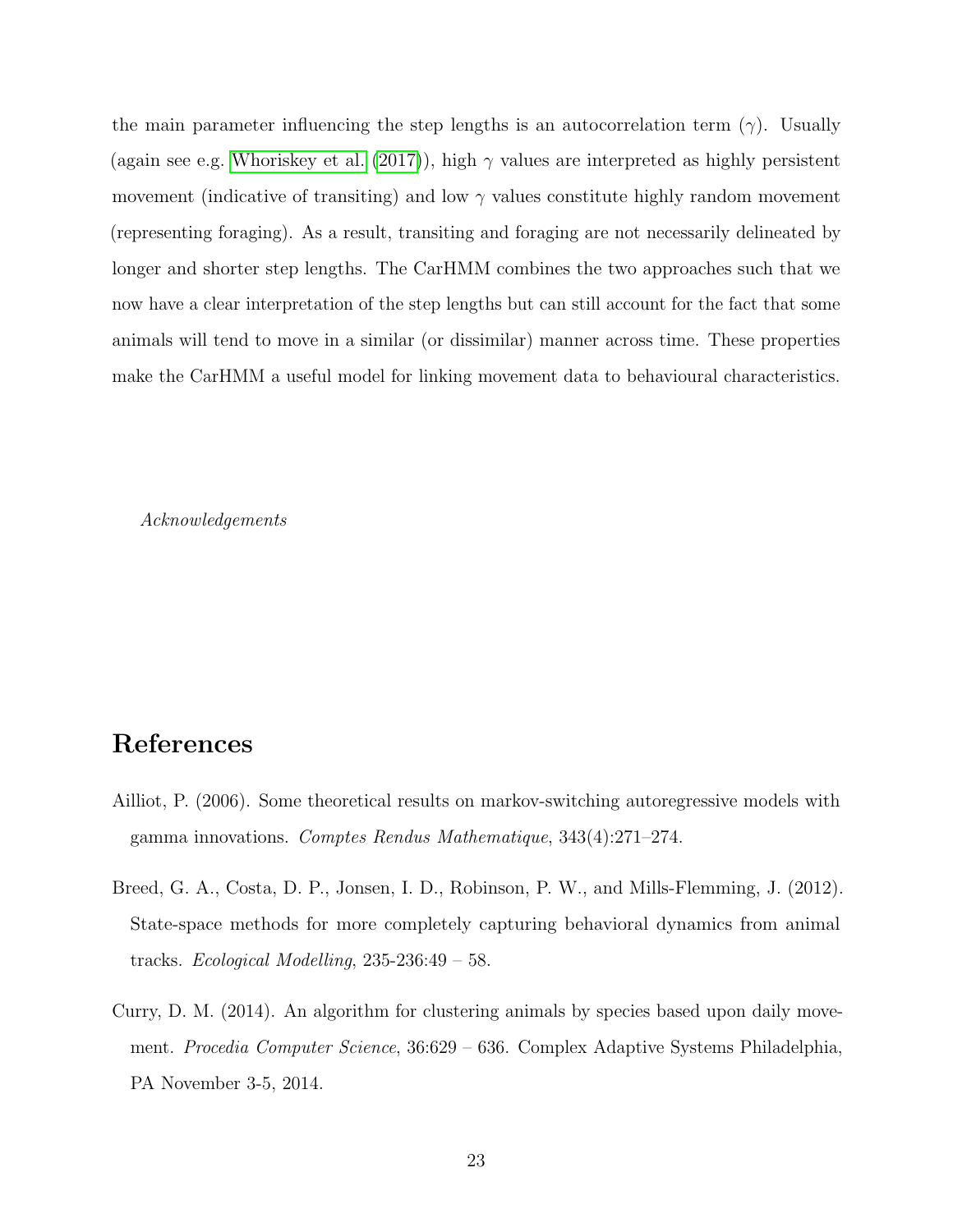- <span id="page-26-7"></span>Douc, R., Moulines, E., Rydén, T., et al. (2004). Asymptotic properties of the maximum likelihood estimator in autoregressive models with markov regime. The Annals of statistics, 32(5):2254–2304.
- <span id="page-26-6"></span>Forester, J. D., Ives, A. R., Turner, M. G., Anderson, D. P., Fortin, D., Beyer, H. L., Smith, D. W., and Boyce, M. S. (2007). State-space models link elk movement patterns to landscape characteristics in Yellowstone national park. Ecological Monographs, 77(2):285–299.
- <span id="page-26-0"></span>Hooten, M., Johnson, D., McClintock, B., and Morales, J. (2017a). Animal Movement: Statistical Models for Telemetry Data. CRC Press.
- <span id="page-26-2"></span>Hooten, M. B., King, R., and Langrock, R. (2017b). Guest editor's introduction to the special issue on "animal movement modeling". Journal of Agricultural, Biological and Environmental Statistics, 22(3):224–231.
- <span id="page-26-1"></span>Hussey, N. E., Kessel, S. T., Aarestrup, K., Cooke, S. J., Cowley, P. D., Fisk, A. T., Harcourt, R. G., Holland, K. N., Iverson, S. J., Kocik, J. F., Mills Flemming, J. E., and Whoriskey, F. G. (2015). Aquatic animal telemetry: A panoramic window into the underwater world. Science, 348(6240):1255642.
- <span id="page-26-3"></span>Jonsen, I. D., Flemming, J. M., and Myers, R. A. (2005). Robust state-space modeling of animal movement data. Ecology, 86(11):2874–2880.
- <span id="page-26-8"></span>Kristensen, K., Nielsen, A., Berg, C. W., Skaug, H., and Bell, B. (2015). Tmb: automatic differentiation and laplace approximation.  $arXiv$  preprint  $arXiv:1509.00660$ .
- <span id="page-26-4"></span>Langrock, R., King, R., Matthiopoulos, J., Thomas, L., Fortin, D., and Morales, J. M. (2012). Flexible and practical modeling of animal telemetry data: hidden Markov models and extensions. Ecology, 93(11):2336–2342.
- <span id="page-26-5"></span>Leos-Barajas, V., Gangloff, E. J., Adam, T., Langrock, R., van Beest, F. M., Nabe-Nielsen, J., and Morales, J. M. (2017). Multi-scale modeling of animal movement and general behavior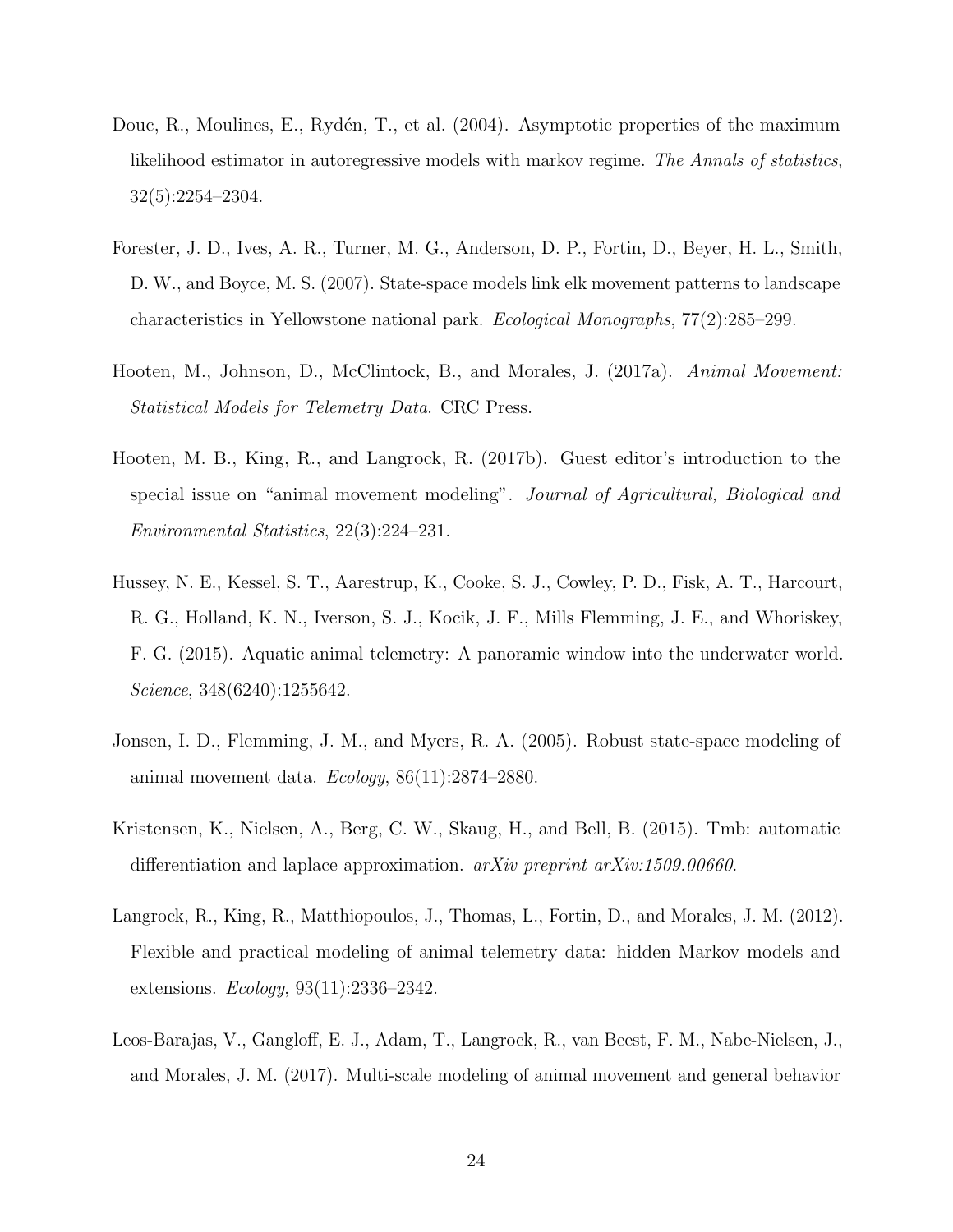data using hidden markov models with hierarchical structures. Journal of Agricultural, Biological and Environmental Statistics, pages 1–17.

- <span id="page-27-5"></span>McClintock, B. T. (2017). Incorporating telemetry error into hidden markov models of animal movement using multiple imputation. Journal of Agricultural, Biological and Environmental Statistics, 22(3):249–269.
- <span id="page-27-1"></span>McClintock, B. T., King, R., Thomas, L., Matthiopoulos, J., McConnell, B. J., and Morales, J. M. (2012). A general discretetime modeling framework for animal movement using multistate random walks. Ecological Monographs, 82(3):335–349.
- <span id="page-27-7"></span>McClintock, B. T. and Michelot, T. (2018). momentuhmm: R package for generalized hidden markov models of animal movement. Methods in Ecology and Evolution, 9(6):1518–1530.
- <span id="page-27-3"></span>Michelot, T., Langrock, R., and Patterson, T. A. (2016). movehmm: An r package for the statistical modelling of animal movement data using hidden markov models. Methods in Ecology and Evolution, 7(11):1308–1315.
- <span id="page-27-0"></span>Morales, J. M., Haydon, D. T., Frair, J., Holsinger, K. E., and Fryxell, J. M. (2004). Extracting more out of relocation data: Building movement models as mixtures of random walks. Ecology, 85(9):2436–2445.
- <span id="page-27-2"></span>Patterson, T. A., Parton, A., Langrock, R., Blackwell, P. G., Thomas, L., and King, R. (2017). Statistical modelling of individual animal movement: an overview of key methods and a discussion of practical challenges. AStA Advances in Statistical Analysis, 101(4):399–438.
- <span id="page-27-4"></span>Pohle, J., Langrock, R., van Beest, F. M., and Schmidt, N. M. (2017). Selecting the number of states in hidden markov models: Pragmatic solutions illustrated using animal movement. Journal of Agricultural, Biological and Environmental Statistics, pages 1–24.
- <span id="page-27-6"></span>Potts, J. R., Marie, A., Karl, M., and Lewis, M. A. (2014). A generalized residual technique for analysing complex movement models using earth mover's distance. *Methods in Ecology* and Evolution, 5(10):1012–1022.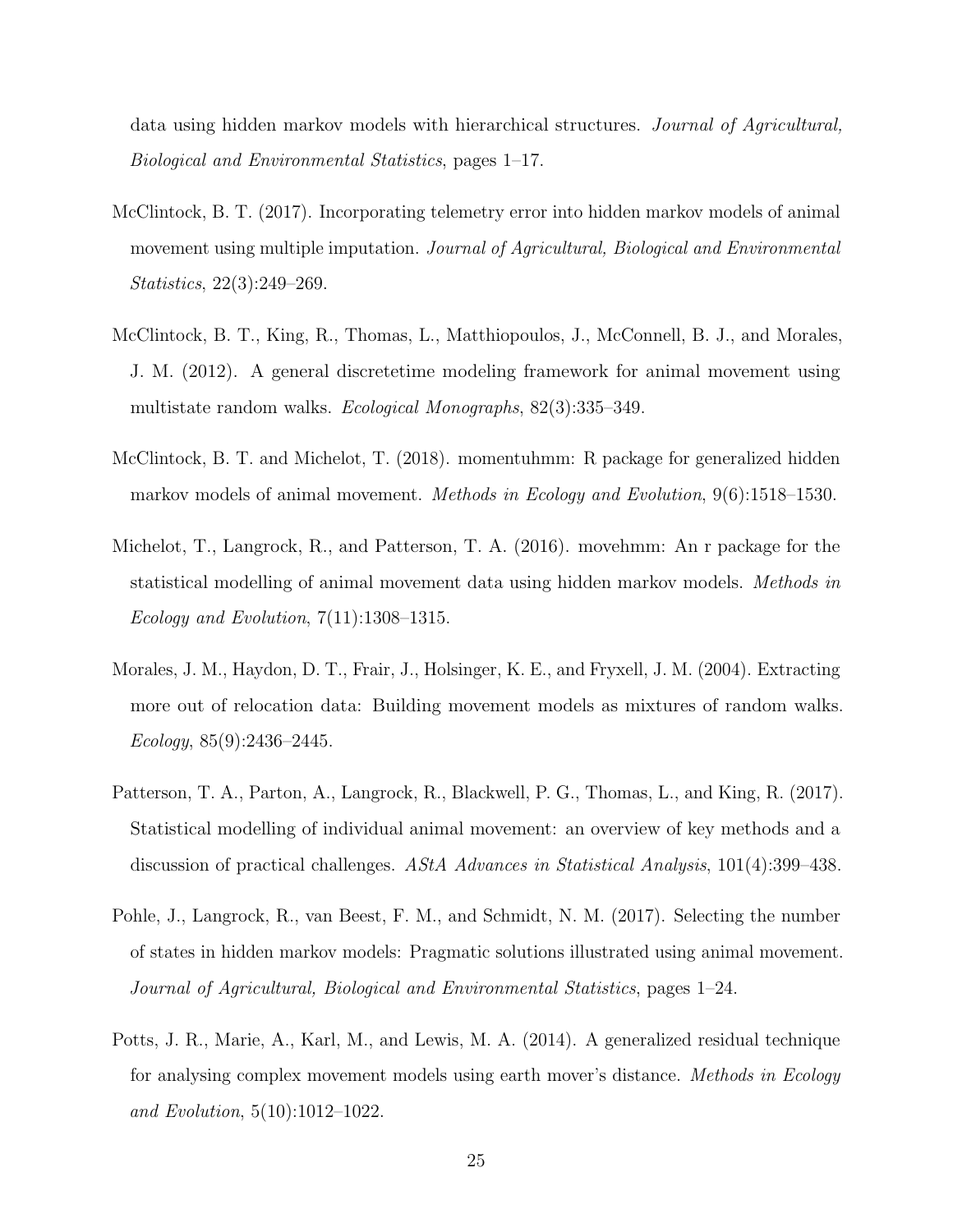- <span id="page-28-2"></span>Shepherd, B. E., Li, C., and Liu, Q. (2016). Probability-scale residuals for continuous, discrete, and censored data. Canadian Journal of Statistics, 44(4):463–479.
- <span id="page-28-0"></span>Whoriskey, K., Auger-Méthé, M., Albertsen, C. M., Whoriskey, F. G., Binder, T. R., Krueger, C. C., and Mills Flemming, J. (2017). A hidden markov movement model for rapidly identifying behavioral states from animal tracks. Ecology and evolution, 7(7):2112–2121.
- <span id="page-28-1"></span>Zucchini, W., MacDonald, I. L., and Langrock, R. (2016). Hidden Markov models for time series: an introduction using R, volume 150. CRC press.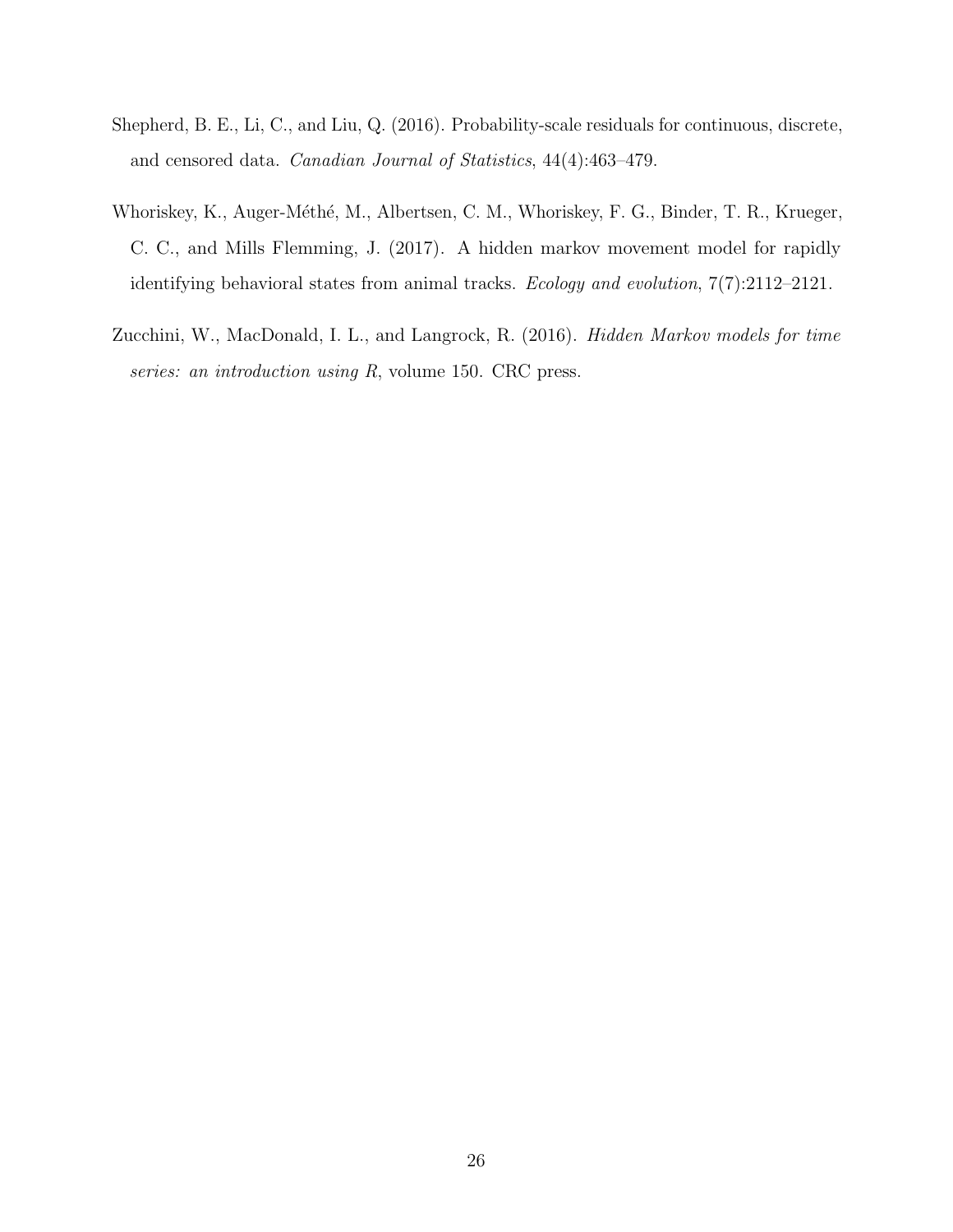## A Extra Supplementary Material



### <span id="page-29-0"></span>A.1 Simulation graphics and tables

<span id="page-29-1"></span>Figure 4: The row and column headings give the probability of staying within the given state. State 1 has low autocorrelation, state 2 has high autocorrelation. The density becomes more tightly spread along the line  $y = x$  as the data remains in state 2 longer, as well as becoming less concentrated at any particular mean value.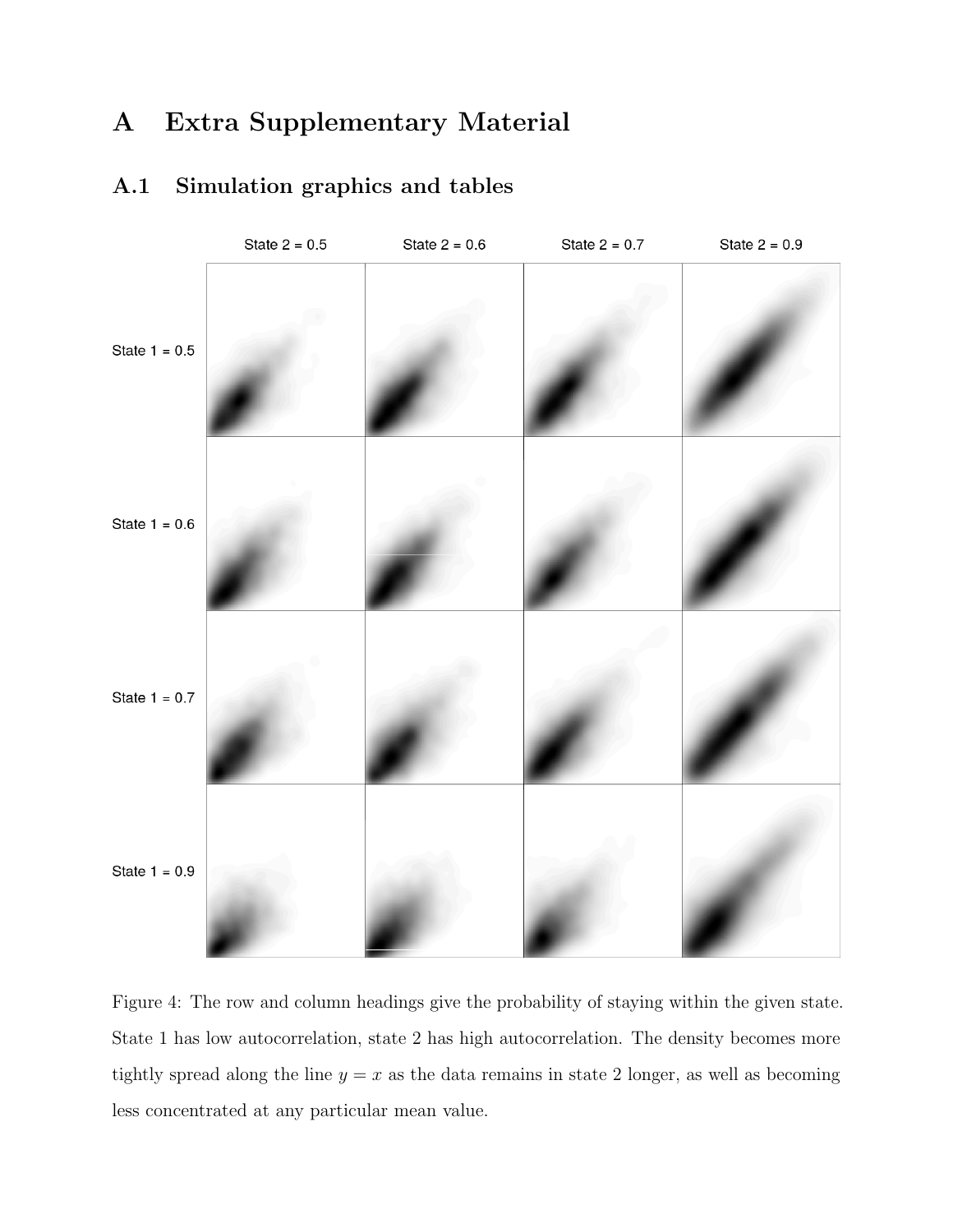Two State Elk Parameters

| $d_{(t,t+1)}$ State 1 State 2 $\theta_t$ State 1 State 2 A $p_{1,1}$ $p_{2,2}$ |                      |  |                                                         |  |  |
|--------------------------------------------------------------------------------|----------------------|--|---------------------------------------------------------|--|--|
|                                                                                |                      |  | $\mu_{\text{RL,b}}$ 3.364 0.355 c 0 0 $p_{1}$ 0.75 0.25 |  |  |
|                                                                                |                      |  | $\phi_{\rm b}$ 0 0 $\rho$ 0.228 0.6 $p_2$ 0.15 0.85     |  |  |
|                                                                                | $\sigma$ 4.329 0.378 |  |                                                         |  |  |

<span id="page-30-0"></span>Table 5: Parameters for the two state elk simulations. Low autocorrelation is 0.1, medium autocorrelation is 0.4, high autocorrelation is 0.85. These parameters are slightly modified from the original source, the vignette to the R package moveHMM [Michelot et al. \(2016\)](#page-27-3).

Three State Seal Parameters

|  |                            |  |  | $d_{(t,t+1)}$ State 1 State 2 State 3 $\theta_t$ State 1 State 2 State 3 A $p_{0,1}$ $p_{0,2}$ $p_{3,1}$ |  |                                    |  |
|--|----------------------------|--|--|----------------------------------------------------------------------------------------------------------|--|------------------------------------|--|
|  |                            |  |  | $\mu_{\text{RL},b}$ 0.202 0.998 2.091 c 0 0 0 p <sub>1</sub> 0.848 0.142 0.005                           |  |                                    |  |
|  |                            |  |  | $\phi_{\rm b}$ 0.04 0.429 0.945 $\rho$ 0.209 0.681 0.867 $p_2$ 0.065 0.754 0.164                         |  |                                    |  |
|  | $\sigma$ 0.157 0.529 0.235 |  |  |                                                                                                          |  | $\mathbf{p}_3$ , 0.005 0.164 0.831 |  |

<span id="page-30-1"></span>Table 6: Parameters for the three state seal simulations.

|                      | $\mathbf{d}_{(\mathbf{t},\mathbf{t}+1)}$ State 1 State 2 $\theta_t$ State 1 State 2 $\mathbf{A}$ $\mathbf{p}_{\cdot,1}$ $\mathbf{p}_{\cdot,2}$ |  |  |  |
|----------------------|------------------------------------------------------------------------------------------------------------------------------------------------|--|--|--|
|                      | $\mu_{\text{RL},b}$ 0.552 1.731 c 0 0 p <sub>1</sub> 0.826 0.174                                                                               |  |  |  |
|                      | $\phi_{\rm b}$ 0.407 0.892 $\rho$ 0.508 0.858 $p_2$ 0.12 0.88                                                                                  |  |  |  |
| $\sigma$ 0.351 0.244 |                                                                                                                                                |  |  |  |

Two State "Best Practice" Seal Parameters

<span id="page-30-2"></span>Table 7: Parameters for the two state simulations. These parameters are estimated in the two state model of Section [6](#page-21-0)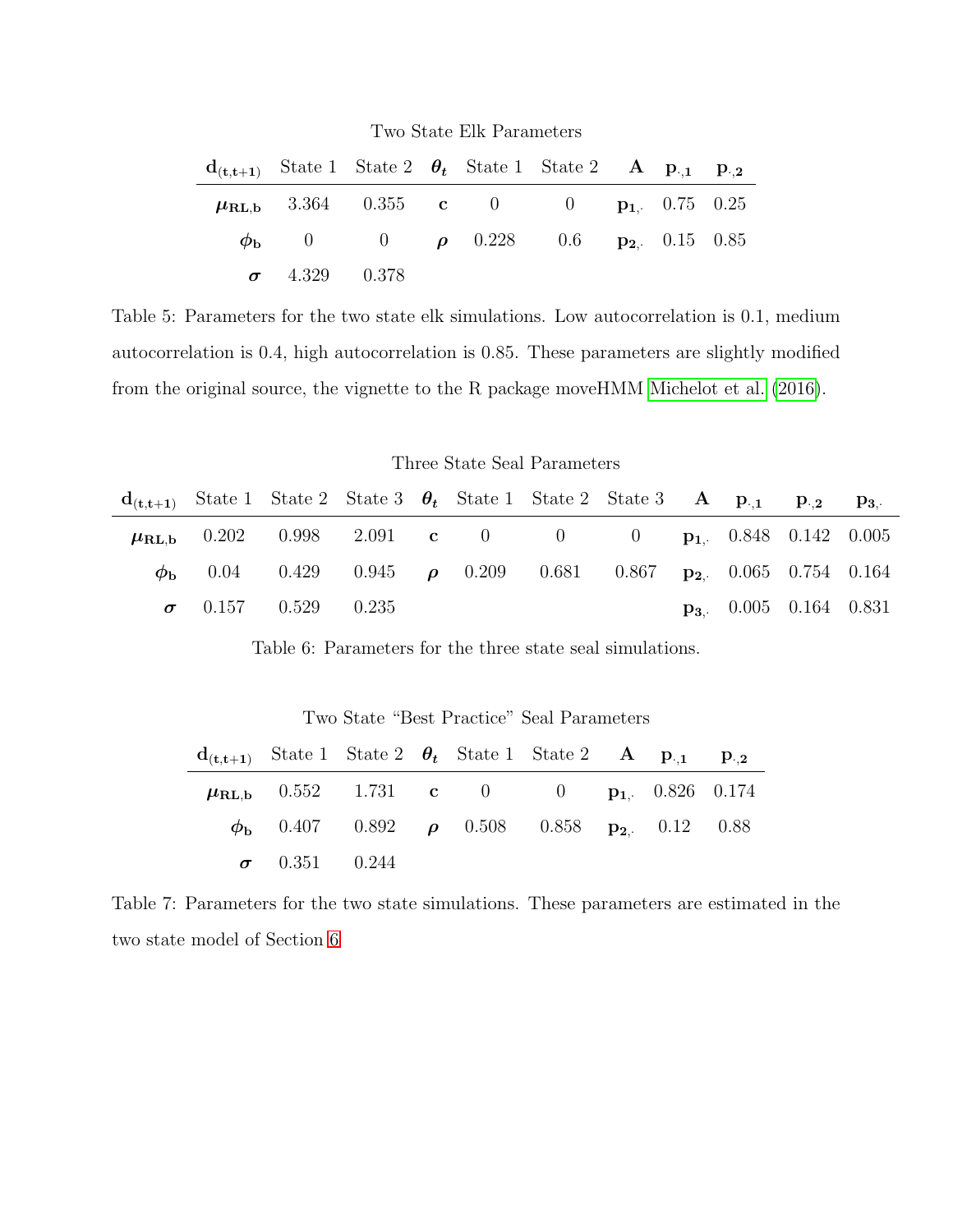<span id="page-31-0"></span>



Figure 5: Step length lag-plot and residuals plots for the two state CarHMM.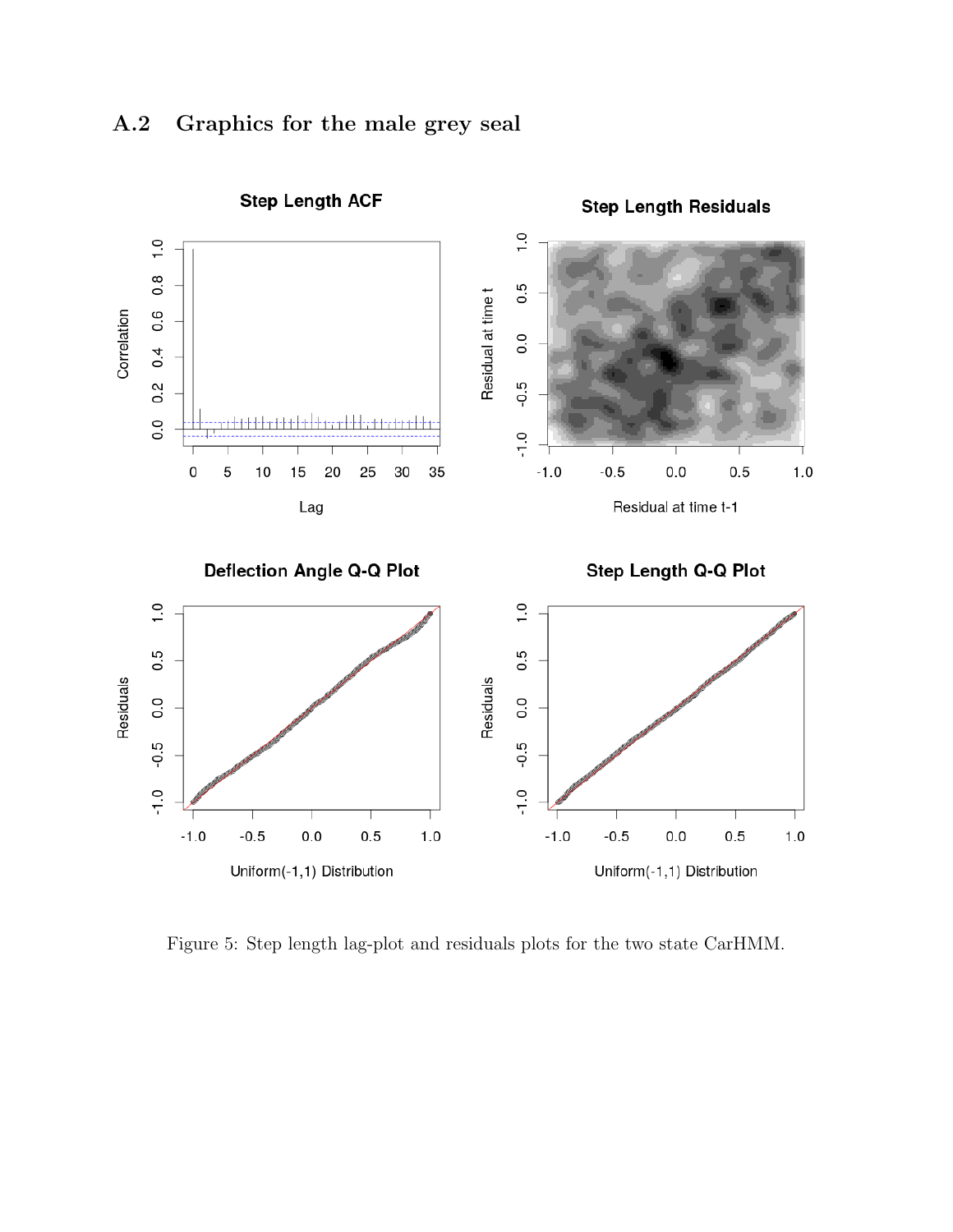

Figure 6: Map of the male grey seal track with state estimates from the two state CarHMM.